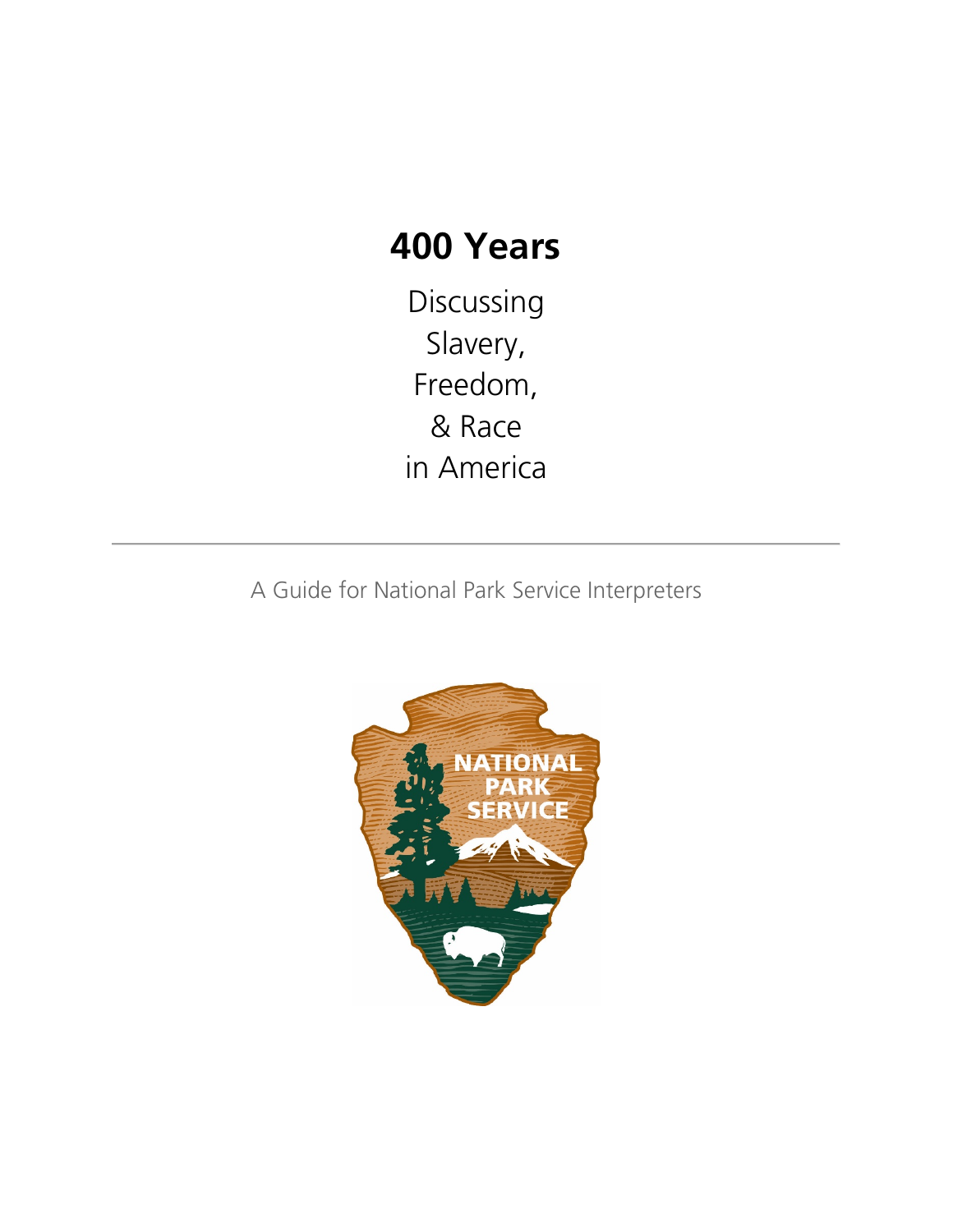

*This guide was created by the National Park Service WASO Office of Interpretation, Education and Volunteers (IEV) in conjunction with the Stephen T. Mather Training Center.*

**Summer 2019**

#### **TEAM MEMBERS:**

| April Finley    | Park Guide, Selma to Montgomery NHT |
|-----------------|-------------------------------------|
| Rufai Sharfow   | Park Guide, New Bedford Whaling NHP |
| Mynesha Spencer | Park Ranger, Brown v. Board NHS     |
| Camille Vincent | Park Ranger, Tuskegee Airmen NHS    |

#### **REVIEWERS:**

| Eola Dance         | NER Cultural Anthropologist                           |
|--------------------|-------------------------------------------------------|
| Tyronne Brandyburg | Superintendent, Harpers Ferry NHP                     |
| Turkiya Lowe       | NPS Chief Historian                                   |
| Kerry Olson        | NPS Chief of Interpretation, Education and Volunteers |

#### **SUPPORT:**

| David Vela     | NPS Acting Deputy Director for Operations                  |
|----------------|------------------------------------------------------------|
| Tom Medema     | Acting Associate Director, WASO IEV                        |
| Terry Brown    | Superintendent, Fort Monroe NM                             |
| Carol McBryant | Relevancy, Diversity, and Inclusion Strategist, WASO IEV   |
| John Rudy      | Park Ranger / Interpretive Trainer, Mather Training Center |
|                | Francesca A. Calarco AmeriCorps VISTA, WASO IEV            |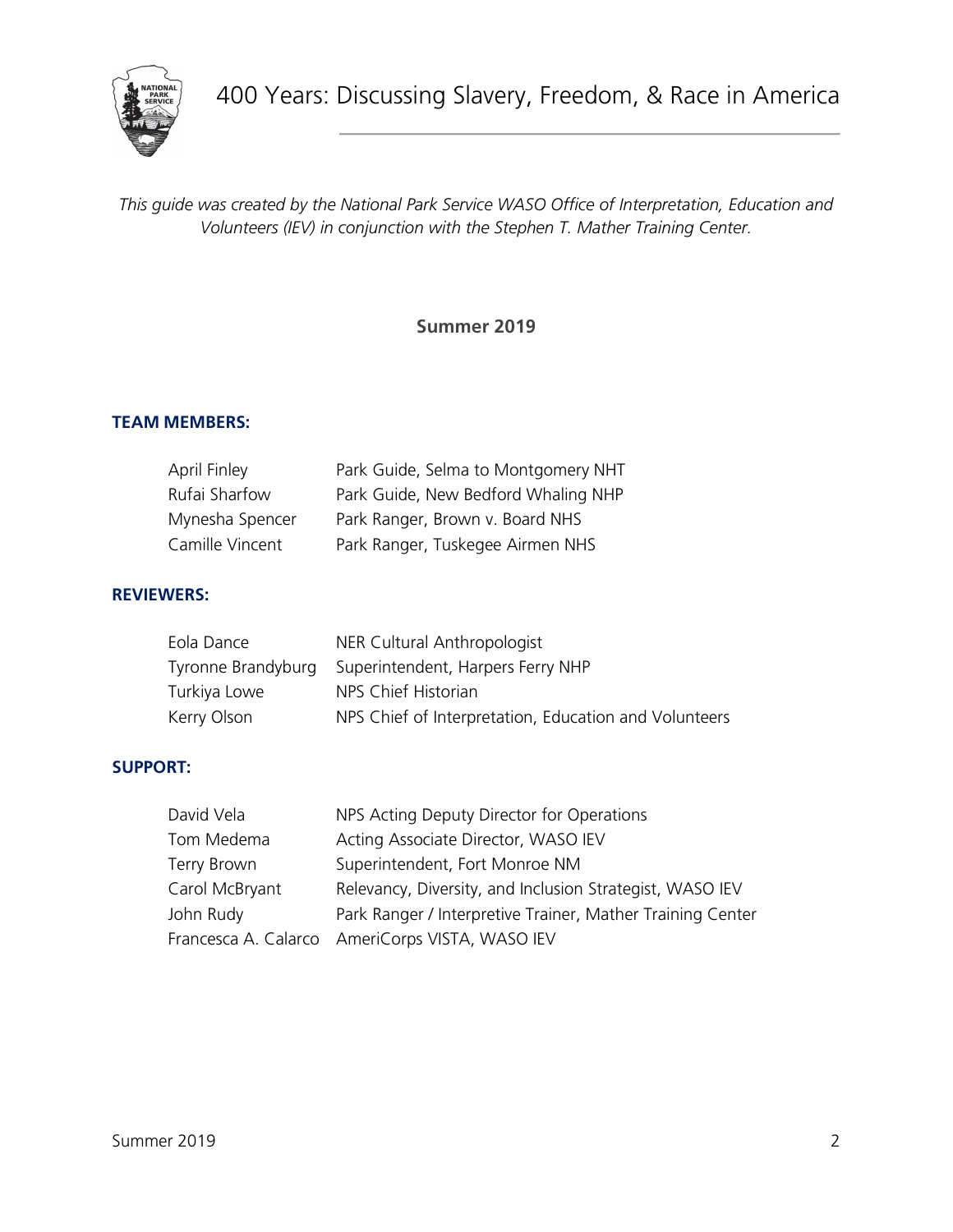

# **Table of Contents**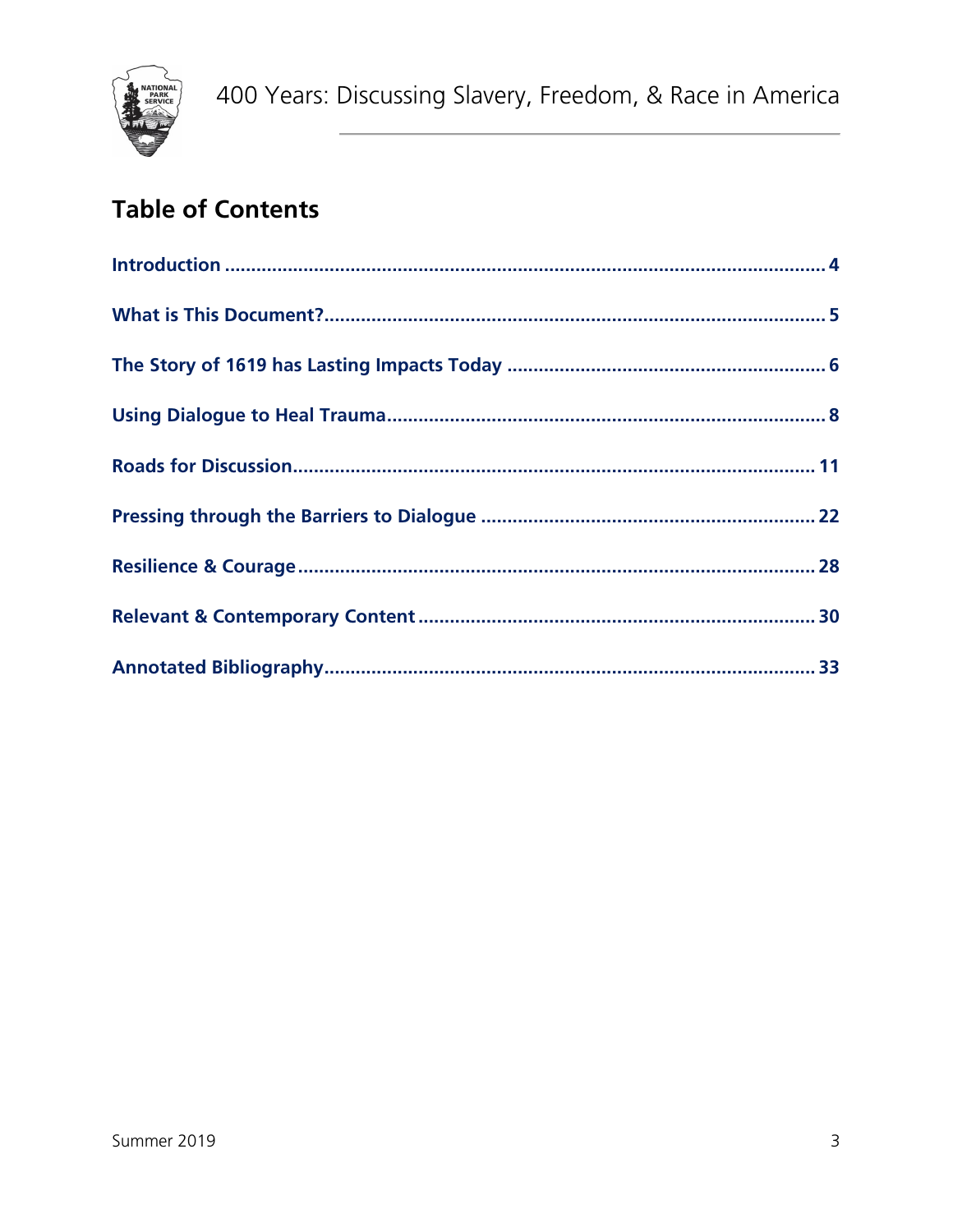

### <span id="page-3-0"></span>**Introduction**

2019 marks the 400th anniversary of the first landing of enslaved Africans in English-occupied North America at Point Comfort in Hampton, VA, a site now known as Fort Monroe National Monument. While Fort Monroe shares and preserves this significant piece of American history, the past 400 years reverberate far beyond the national monument and are relevant today across the nation.

National Park Service sites provide tangible and vital settings that bring history forward to inform our present and future. All park units and programs are invited to find their piece of this American story to share and lead a dialogue about its relevance to America today. We have a great opportunity and an obligation to engage audiences across the nation to honor the significance of 400 years of African American history and culture.

Some histories and conversations will be easier than others. In finding each park's connection to this story, we collectively open up to the national narrative to an inclusive conversation. This guide was designed by and for National Park Service interpreters to help us find inspiration and tools that go well beyond the 400th Anniversary. These opportunities present themselves in many park units whether cultural, natural, or recreational in nature.

As you prepare your programs and dialogues, work collaboratively with park and regional historians to access new and contemporary research. Gain support from your park leadership, and invite your community in to facilitate co-created programming. Finally, please share your experiences with your fellow interpreters through peer collaboration tools such as the Common Learning Portal, so we can continue developing our community of practice around this and other important topics and interests.

David Vela Acting Deputy Director for Operations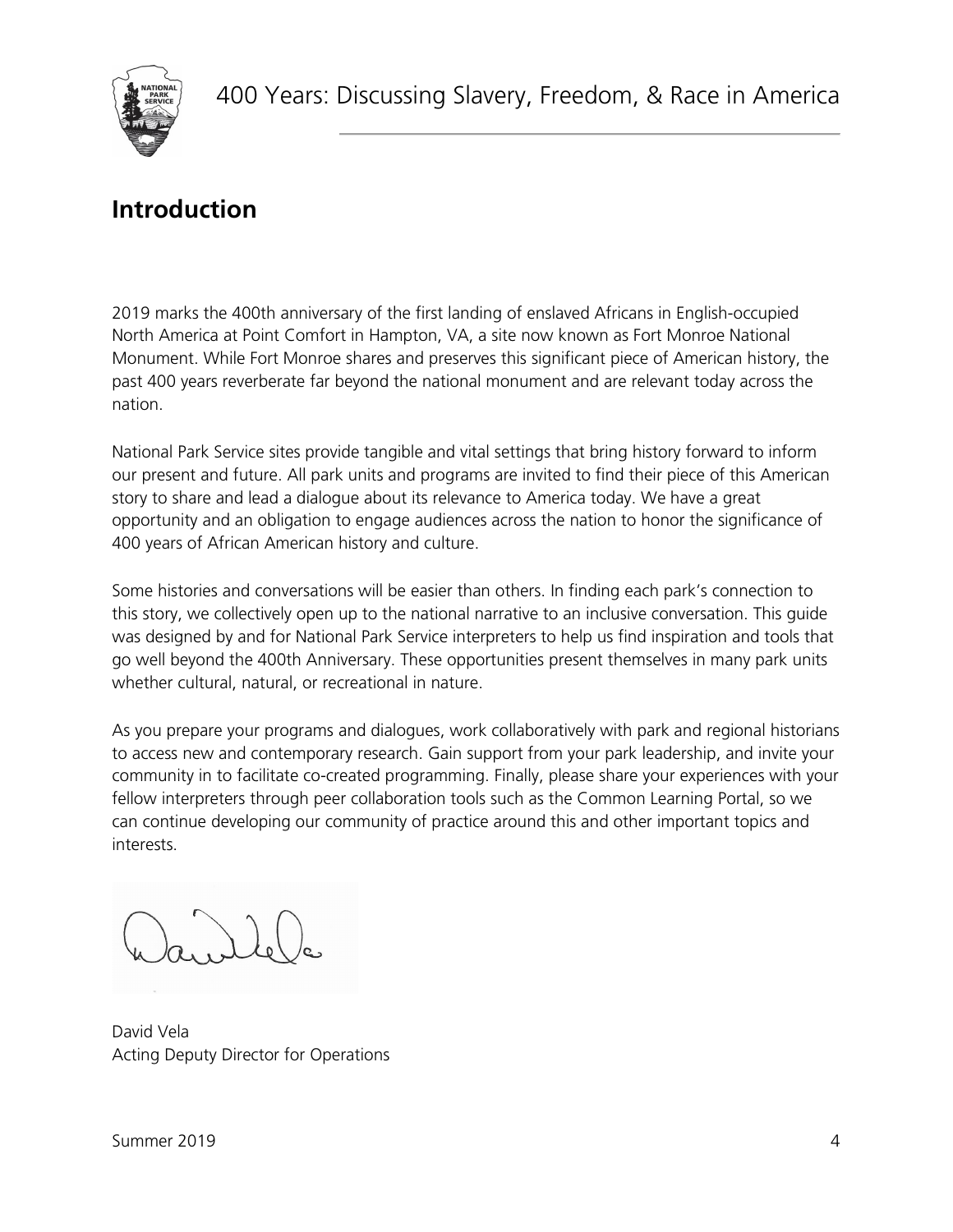# <span id="page-4-0"></span>**What is This Document?**

This discussion guide was created by interpreters, for interpreters.

It was designed to provide information about how to approach dialogue surrounding the history of slavery, freedom, and race in America. This guide was created to help interpreters generate ideas and options for how to have deep conversations around race with your park's visitors. The example dialogic questions in this guide will help you craft your own experiences. In short, this document is a simple framework. It is up to you to tie the discussion to the place you interpret.

While this guide contains examples of historical stories at certain parks related to slavery, freedom, and race in America, many of these dialogic approaches can be applied in different settings. Many stories like these *are* out there waiting to be told, including at your own park.

Every site in the National Park Service has a part of this story buried within its landscape. There are many local resources that can help you find stories of race in your place. Community members and cultural resource experts work in your parks or live just beyond their boundaries. Reaching out to these knowledgeable people can help you find the story of your place.

This guide includes an extensive annotated bibliography. Many of the sources listed will help you as you begin searching for your site's story, and deepen your knowledge of how race and slavery echo within your place, as well as your park's role in the greater American narrative.

Lastly, this guide is a work of encouragement: tell these stories and have these discussions.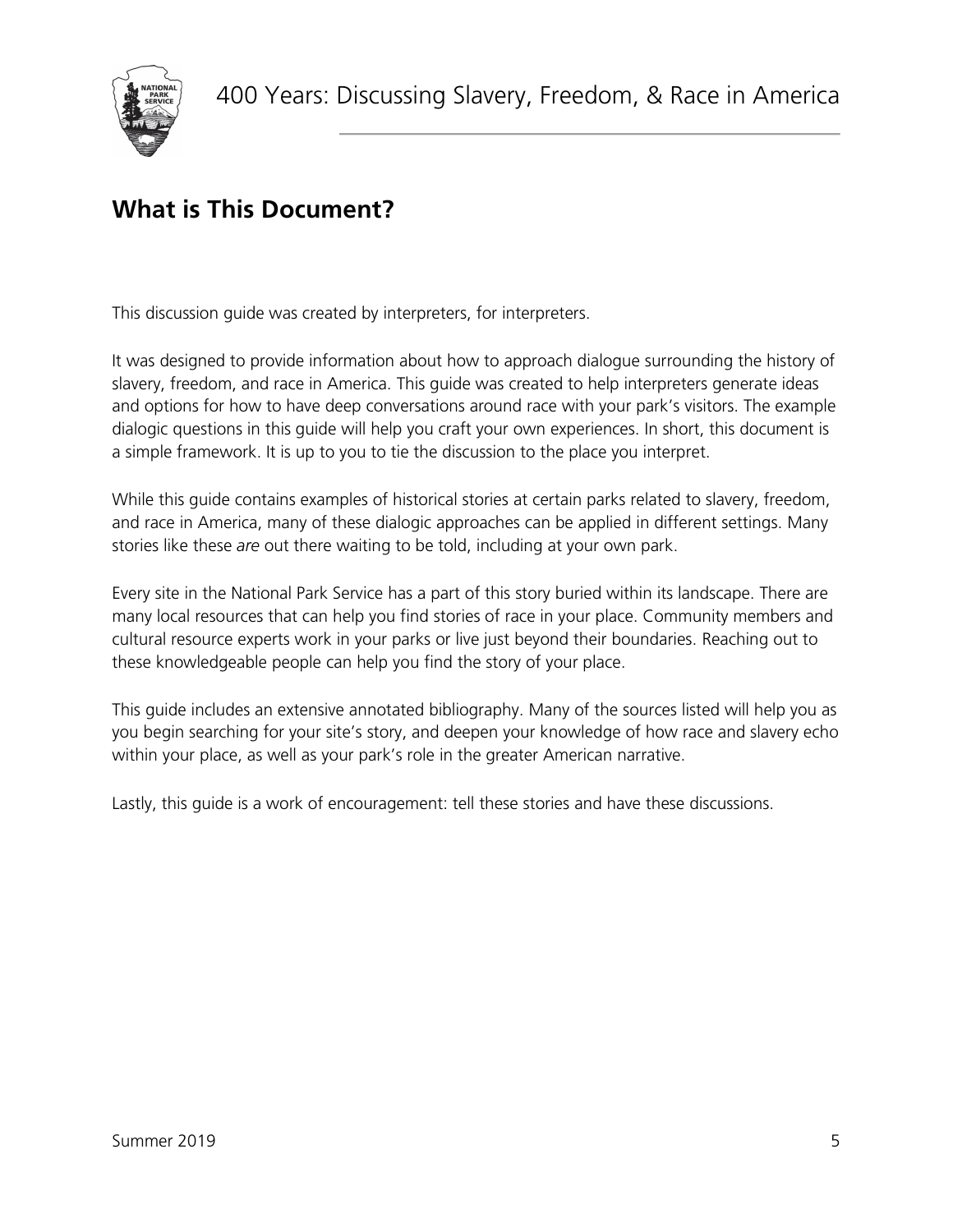

# <span id="page-5-0"></span>**The Story of 1619 has Lasting Impacts Today**

This story starts aboard the Portuguese slave ship *San Juan Bautista* on the West African coast. Strife was only beginning, while at sea the English ships *White Lyon* and *Treasurer* attacked the *San Juan Bautista* and the English crews confiscated the ship's most valuable cargo: human beings.

As the *White Lyon* approached [Old Point Comfort](https://www.nps.gov/jame/learn/historyculture/african-americans-at-jamestown.htm) (present-day [Fort Monroe\)](https://www.nps.gov/fomr/index.htm), the New World did not mean hope or opportunity. When the ship docked the crew of the *White Lyon* traded, "20 and odd Negroes, " with John Rolfe in exchange for food and the ship sailed away. A few days later, the *Treasurer* bartered another 24 human beings for supplies, and the captive Africans entered a strange new world.

These first captive Africans stood at the beginning of a history of racialized slavery in America that lasted for nearly two and a half centuries. Before the Pilgrims landed in Plymouth, Massachusetts, those first enslaved people walked the shores of the Virginia colony. As the concept of the American dream germinated, it had at its center a pernicious racism.



It must be noted that those "20 and odd" Africans were not originally intended for the English colonies; they were bound for the Caribbean and South America where the Spanish had already established slavery. In fact, the Spanish had previously brought enslaved Africans more than a [century earlier](https://www.smithsonianmag.com/history/misguided-focus-1619-beginning-slavery-us-damages-our-understanding-american-history-180964873/) to other parts of the Americas, including to the present-day southern and southwestern United States. This prominent Afro-Latino history is also reflected throughout national park sites, including Coronado National Memorial's story of [Esteban de Dorantes,](https://www.nps.gov/coro/learn/historyculture/esteban-de-dorantes.htm) an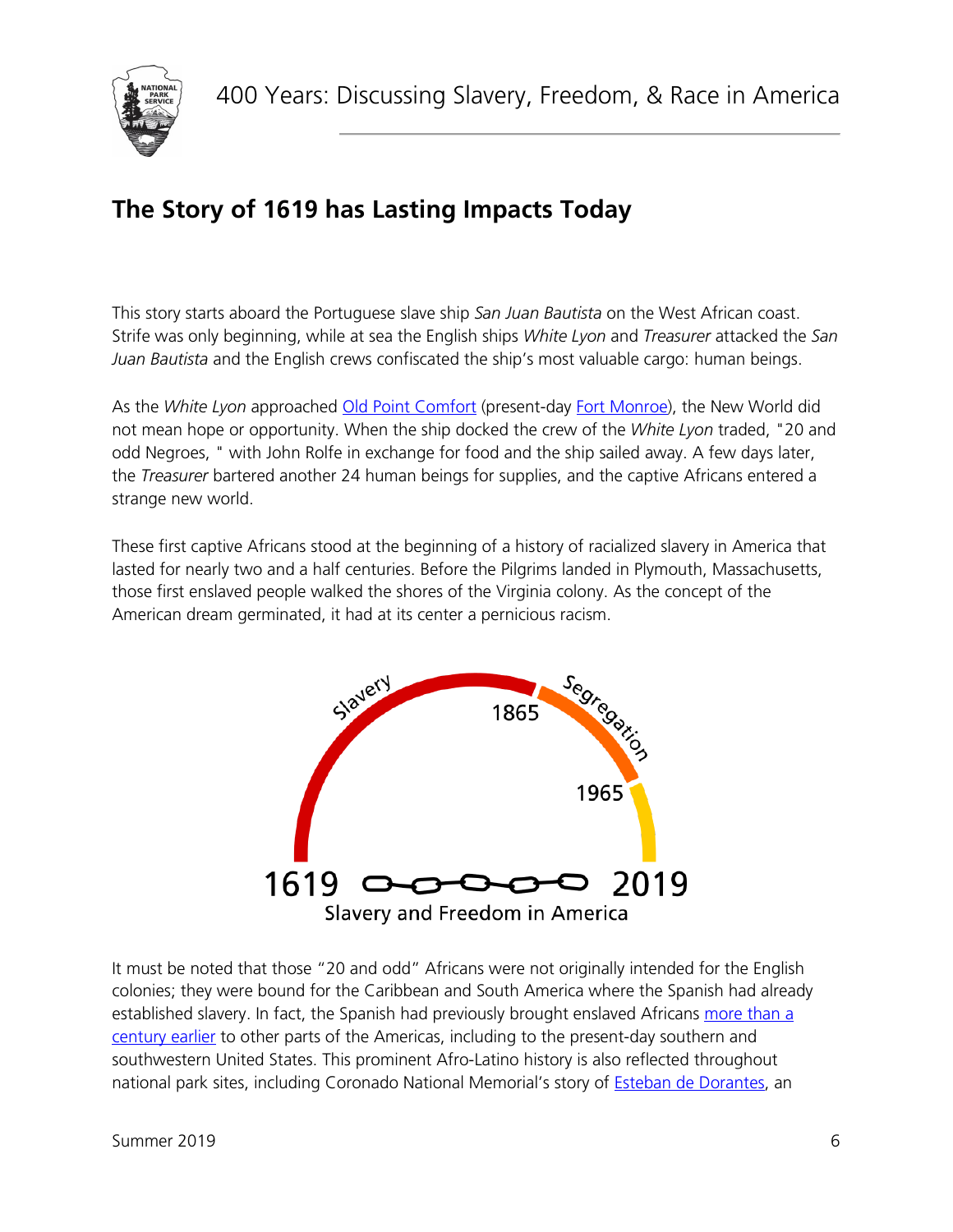

enslaved member of the Narváez and Coronado Expedition, as well as Castillo de San Marcos National Monument's story of the 1565 founding of [St. Augustine.](https://www.nps.gov/nr/travel/american_latino_heritage/Castillo_de_San_Marcos_National_Monument.html)

Nevertheless, the English colonists made a deliberate choice in 1619. They chose to buy human beings and form a slaveholding society, inaugurating a distinct form of slavery in the United States that would endure for centuries.

Even after slavery ended in 1865 with the passage of the [13th Amendment,](https://www.nps.gov/anjo/learn/historyculture/the-13th-amendment.htm) the legacies of the hatred the institution implanted would linger. It would take on the forms of racial violence and segregation rampant across the United States, north and south, leaving the formerly enslaved and their descendants to grapple with systemic injustice and inequality.

The story of the old Point Comfort enslaved Africans, in what would one day become the United States, is not simply a narrative of the past. We still live with the very tangible remnants of slavery and segregation today. The erasure of an uncomfortable past is not just. Through conversations around these remnants, we can help our nation grow and begin to heal. These conversations belong in every one of our National Park Service sites.



Watch the [Hampton 2019 Commemorative Commission Documentary](https://www.youtube.com/watch?v=Ed6lPCGZ5R4) (11 min, 5 sec).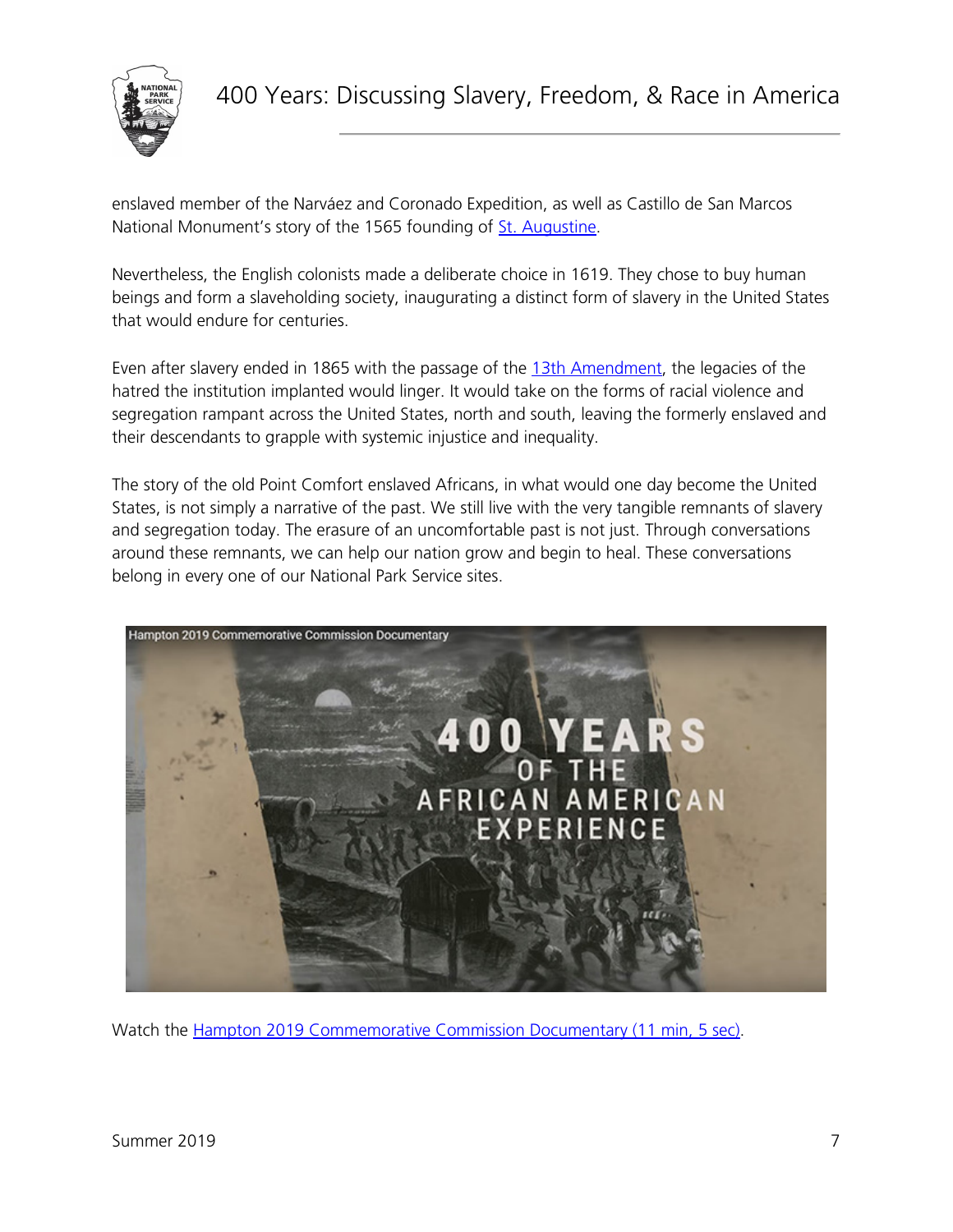

# <span id="page-7-0"></span>**Using Dialogue to Heal Trauma**

The societal wounds that we do not talk about fester the most, yet the malevolent impact of racialized American slavery and the consequent social reverberations are still present. This reality can make the issue of slavery daunting to discuss.

That said, discussion is the necessary tool to help America move beyond the harm. Other nations and organizations have found just how productive the open investigation of discrimination can be to move towards healing. By looking at the actions from our own lives that help contribute to problems in society, we can all begin to heal and grow.

One example of this approach through dialogue comes from South Africa. As the nation escaped the systematized racial segregation system known as apartheid in the early 1990s, the government established their own Truth and Reconciliation Commission (TRC). The TRC was tasked with hearing testimony from both the oppressed (people of color within South Africa) and the oppressor class (white South Africans).

The purpose of the TRC was not to punish those who had caused harm. It existed and functioned to bear witness to the harm that had happened, and to try to understand why people made choices that harmed others. By fostering an environment of listening and understanding to help uproot the seeds of hate, the South African government took the first steps towards a greater, ongoing process and conversation.

As South Africans were exploring ways to heal from apartheid, a close-knit group of museums was beginning to coalesce around the concept of dialogue. Originally spearheaded by [Ruth Abram](https://www.jstor.org/stable/10.1525/tph.2007.29.1.59?seq=1#metadata_info_tab_contents) at the Lower East Side Tenement Museum in New York City, the International Coalition of Sites of [Conscience](https://www.sitesofconscience.org/en/home/) has become a worldwide leader in using cultural and natural history sites as hosts for conversations about how the events of yesterday echo today.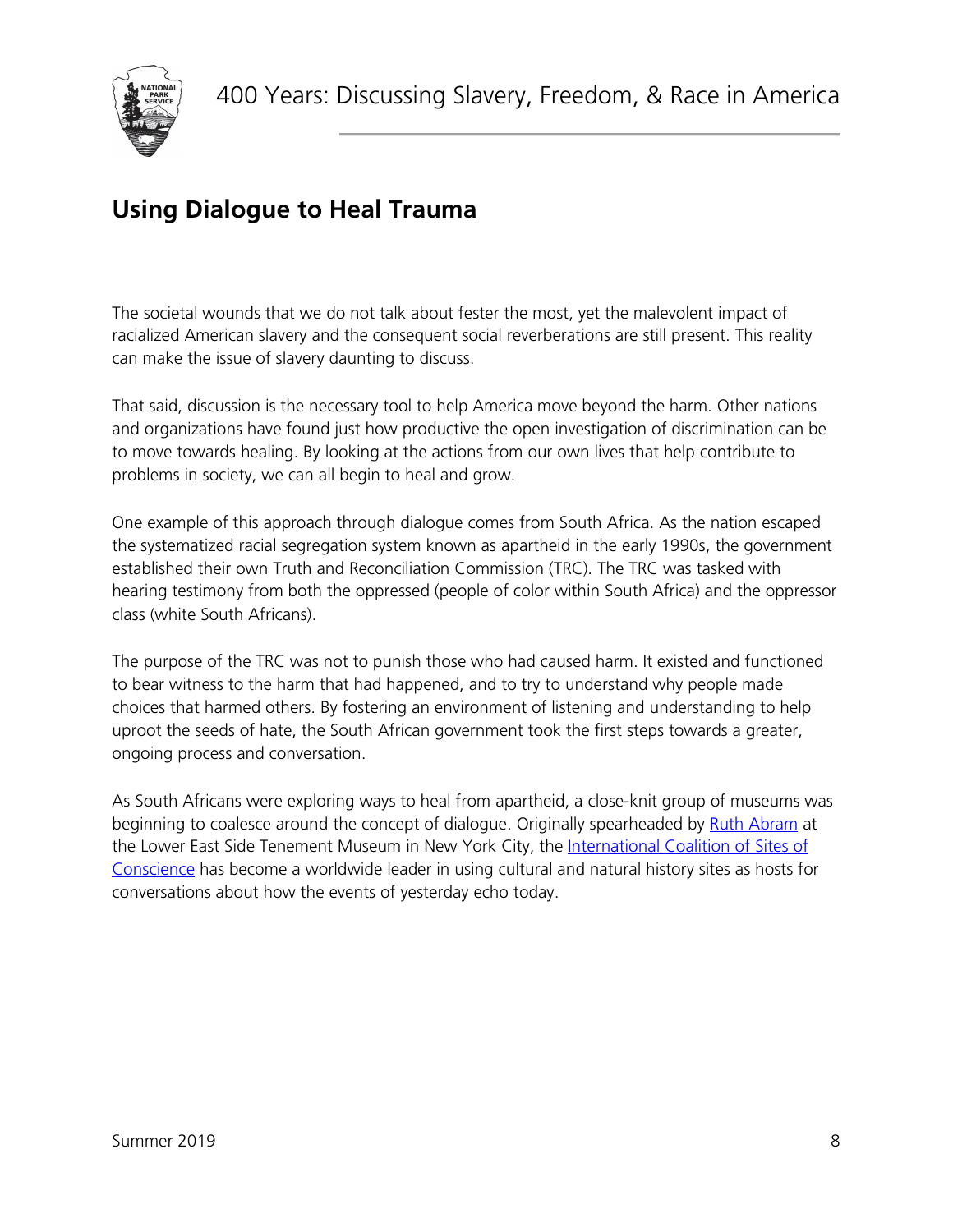

The Coalition describes their members' as being centered on, "a more just and humane future." The National Park Service as a whole was one of the early members of the Coalition. Individual park units and their partners across the country have also become Sites of Conscience:

- Andersonville National Historic Site
- Brown v. Board of Education National Historic Site
- Ford's Theatre
- Golden Gate National Recreation Area
- Grand Teton National Park
- Harriet Tubman Underground Railroad National Historical Park
- Joshua Tree National Park
- Keweenaw National Historical Park
- Little Rock Central High School National Historic Site
- Lowell National Historical Park
- Manzanar National Historic Site
- Minidoka National Historic Site
- Minuteman Missile National Historic Site
- Oklahoma City National Memorial
- Paterson Great Falls National Historical Park
- Santa Monica Mountains National Recreation Area
- Statue of Liberty National Monument and Ellis Island
- Tule Lake Unit, World War II Valor in the Pacific National Monument
- Ulysses S. Grant National Historic Site
- Women's Rights National Historical Park

The Coalition advocates for deep dialogue as a means of building empathy and bringing visitors together in meaningful ways. Their ["Arc of Dialogue"](https://www.sitesofconscience.org/wp-content/uploads/2019/01/Dialogue-Overview.pdf) model can be a formal way to lead groups through discussions of important and pressing issues. They advocate an approach that can be employed everywhere. This impactful approach aims to fill every moment of a visitor's experience with opportunities to express themselves, process the expression of others, reflect on their life experiences, and begin formulating ideas for the future.

The National Park Service is taking this approach to dialogue as well, shifting from long, structured dialogue experiences toward a pervasive opportunity for expression. Each interaction with a visitor, from the humblest wayside to the grandest ranger program, should have some elements which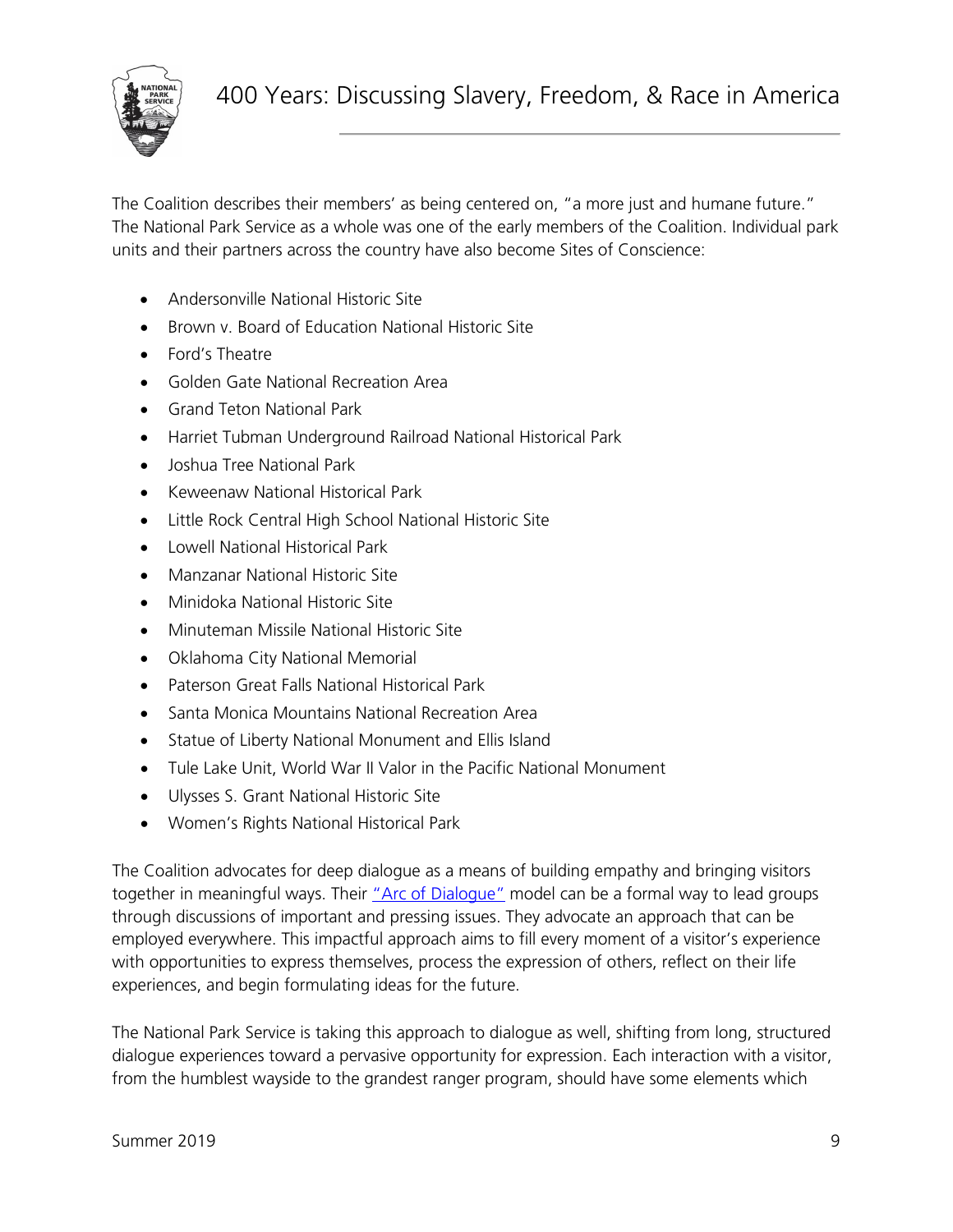

allow the audience to share their life experiences and engage with the life experiences of their fellow visitors.

The shift toward an Audience Centered Experience means a shift toward integrating visitors' life stories as a crucial tie-in to interpretive content. This means that pairing questions about visitors' lived experiences with powerful resource stories from a national park can allow for visitors to find their own lives echoed and mirrored in the site. Honing this method of building empathy to the people (past and present) of your site can be a crucial and invaluable skillset as an interpreter.

A good dialogic approach is O.R.A.C.L.E., the [Only Right Answer Comes from the Lived Experience](https://mylearning.nps.gov/library-resources/dialogic-questions/) of the visitors. They can answer with no special outside knowledge or expertise; just being themselves can allow them to engage. By focusing on universal experiences, feelings of loss, triumph, joy, sorrow, hope, and exclusion, interpretive experiences can start to build bridges between visitors and those around them.

The demographic groups who visit National Parks often do not look like the enslaved who landed in Virginia in 1619. They often do not look like the free men and women of color who advocated for an end to slavery in the streets of Boston, Massachusetts. They often do not look like the black men and women who boycotted busses in Montgomery, Alabama. However, by focusing on the elements of shared humanity we can build analogies, empathy, and understanding.

We can help the visitors in our parks see the moments from their lives that help them feel, however small a feeling, a bit of what the people of the past experienced.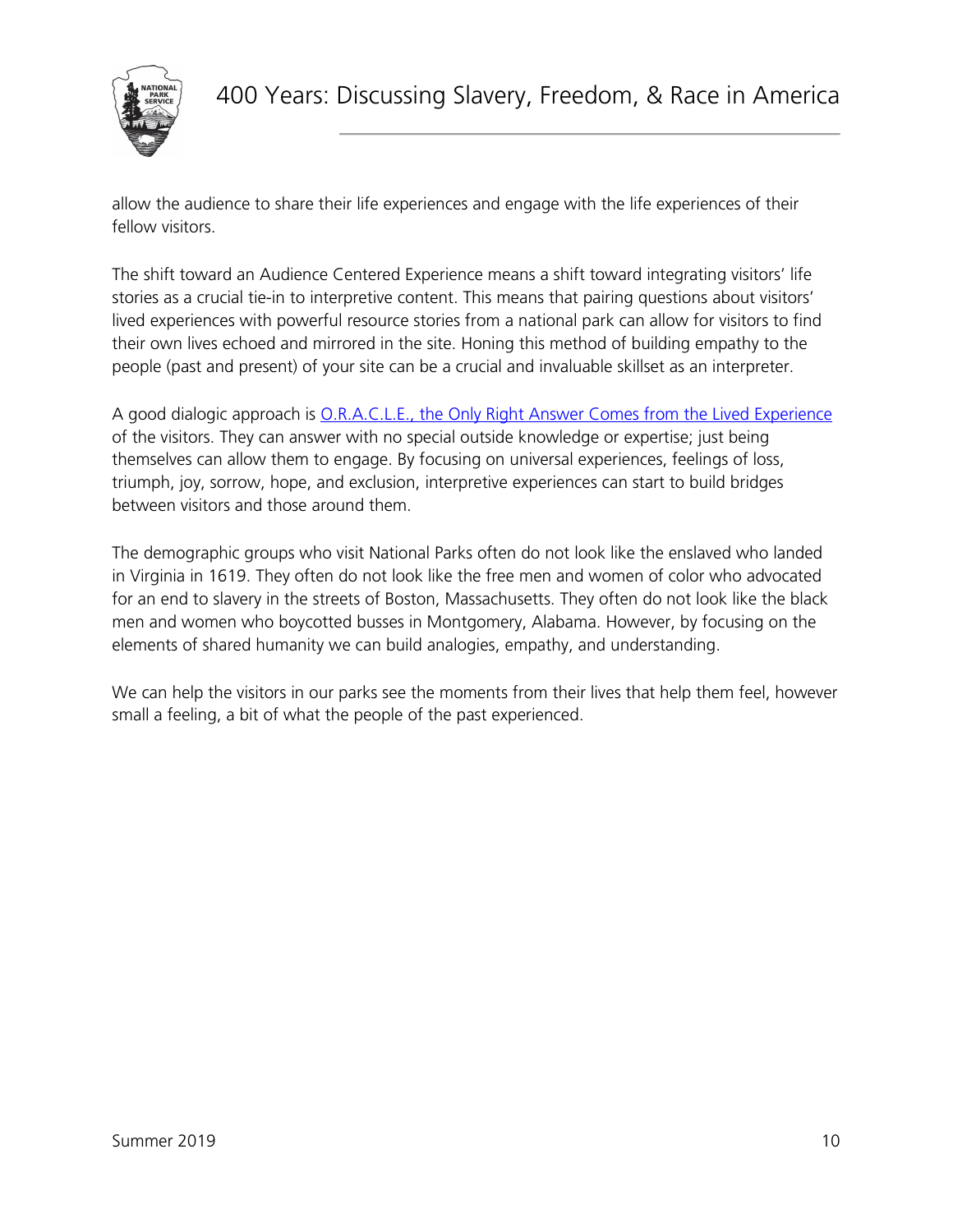

### <span id="page-10-0"></span>**Roads for Discussion**

Planning out a discussion about slavery, or the struggle over race in America, can seem overwhelming. But when the questions are about the visitors' lived experience, not their opinions about slavery or racial injustice, it can help with the exploration of commonality over difference. When questions are O.R.A.C.L.E., the Only Right Answer Comes from the Lived Experience of the visitors, the discussion builds toward productive, not destructive, ends.

This guide includes a few sample questions and case studies to help you explore the legacies of slavery and racial segregation with visitors at your site. Note that these questions almost never use charged language, like "race," "slavery," "oppression," "reparations," etc. Instead, they start with the more universal elements of each of these stories that are then built upon to move the discussion towards the heavier elements of sites' narratives.

Due to the weight of stories surrounding slavery and race in America, it is often best to share the site's stories **after** participants have had a chance to share their own experiences. This way a visitor's thought process is not sidetracked by a site's potentially grandiose narrative, or impacted by preconceived notions surrounding the ultimate topic of conversation. It is also important to remember visitors should self-select for participation in these opportunities and are more likely to engage fully if they are aware of content ahead of time.

With each example question and case study, you will also be presented a **teaching technique** to help make sharing easier and more fruitful. These techniques can help make answering less intimidating, offer some anonymity for sharing tough stories, and allow for visitors to express themselves in different, vibrant ways. As you explore these sample questions, ask yourself what story from your site you might pair with a certain **dialogic question**.

#### *What small moments from the history of race in your park's resource can help power a conversation and build a deep moment of empathy with the people of the past?*

The following examples are meant as inspiration; you might find new or different techniques that work better for your site. If you are looking for more information on crafting interactive Audience Centered Experiences around this or other topics, explore the [ACE Workbook on the NPS Common](https://mylearning.nps.gov/library-resources/ace-interp-workbook/)  [Learning Portal.](https://mylearning.nps.gov/library-resources/ace-interp-workbook/)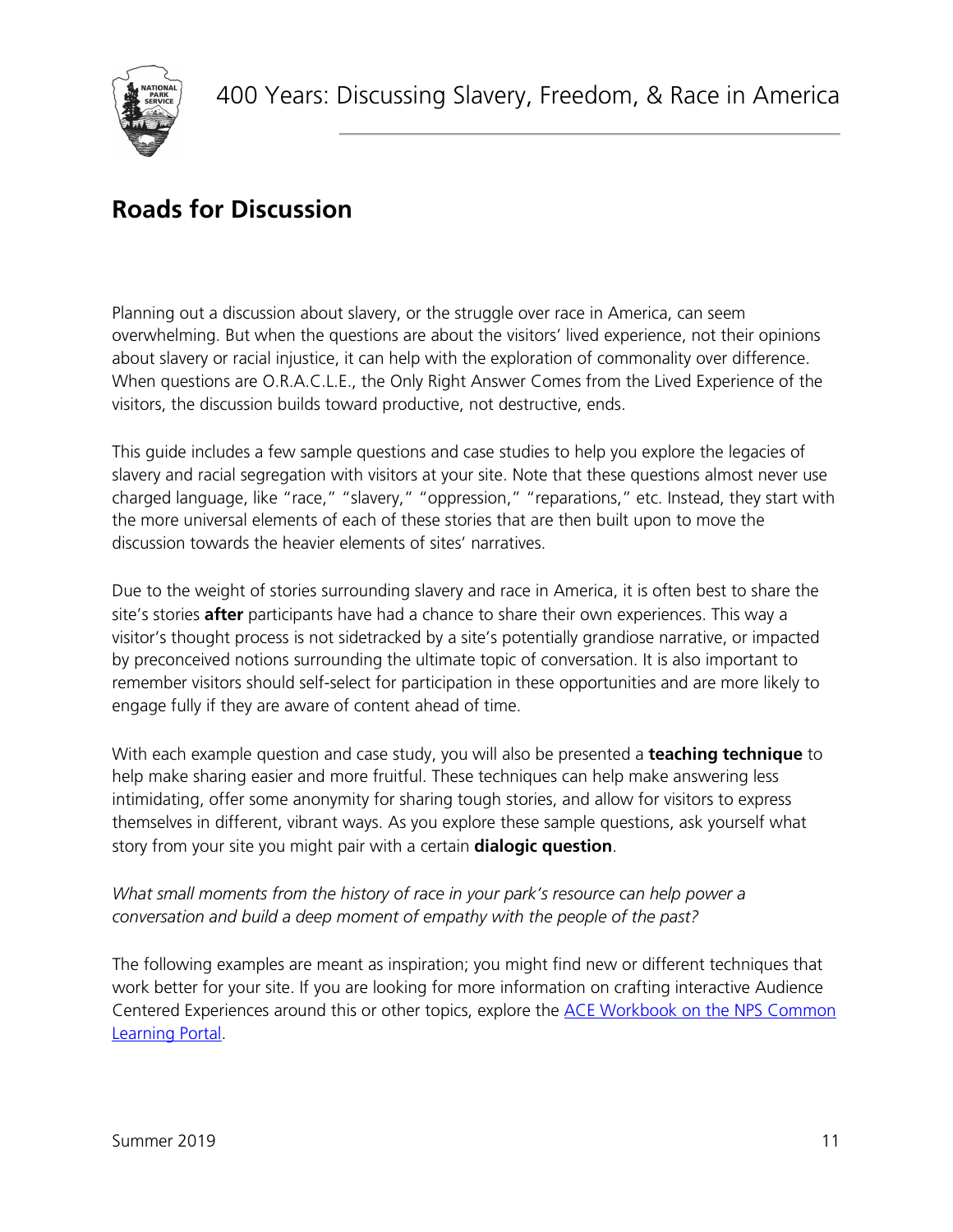

*When have you had to show courage in your life?*

#### **Site:** [Harriet Tubman Underground Railroad National Historical Park](https://www.nps.gov/hatu/index.htm)

**Dialogic Question:** When have you had to show courage in your life?

#### **Technique: Mutual Invitation**

Each speaker personally invites the next participant to share their perspective or story, re-asking the question to their fellow visitors. This gives the group a sense that they, and not the interpreter, own the conversation and that contributions are valued by the rest of the group.

#### **Story:**

She had freed herself, the young girl named Araminta who later renamed herself [Harriet,](https://www.nps.gov/hatu/learn/historyculture/htubman.htm) was nearly killed when she was 13 years old by a blow to the head. This blow to the head caused Tubman to have sleeping spells (epilepsy) her entire life. With the help of her mother she healed, and her recovery was powered by a determination that she would one day free herself.

That day came in 1849, when Harriet Tubman ran from the plantation where she had grown up on Maryland's Eastern Shore and found new freedom. The people who claimed to own her offered a \$100 bounty for her head. If she remained in the North, she would likely never risk capture and reenslavement.

Yet she refused to stay in safety, not when her family and friends were still enslaved. She spent the next ten years making approximately 13 trips to Maryland to rescue them, risking her own freedom to give the gift of freedom to others.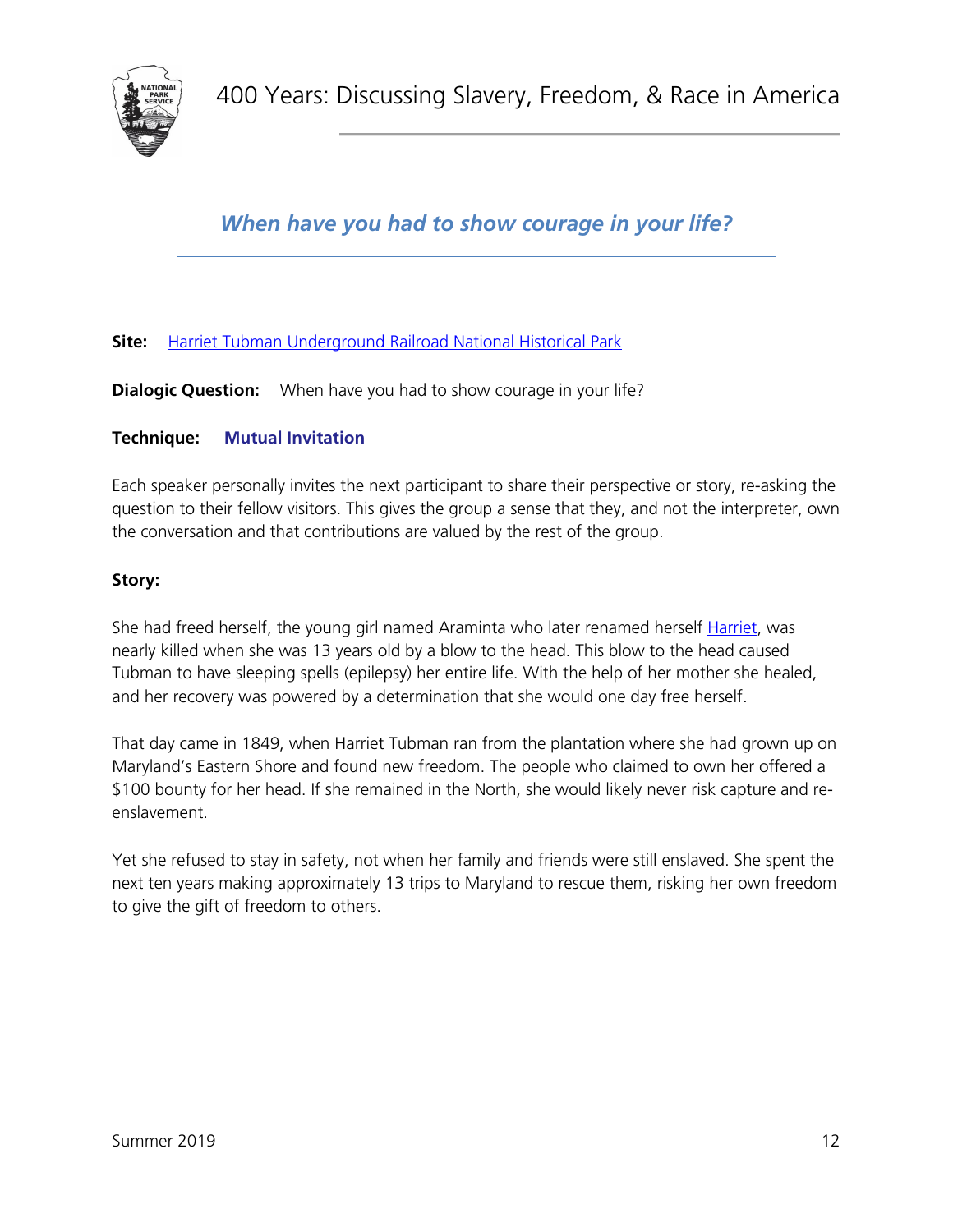

*When have you felt like you were not good enough?*

#### **Site:** [Lewis and Clark National Historic Trail](https://www.nps.gov/lecl/index.htm)

**Dialogic Question:** When have you felt like you were not good enough?

#### **Technique: Graffiti wall**

Visitors draw or write their responses on a whiteboard or large paper posted on a wall. They then walk by and view the drawings/writings, adding comments or discussing in small groups as they wish to interact. This can allow for freer expression than words alone and provide time for reflection. The anonymity can also allow for the expression of difficult thoughts or feelings.

#### **Story:**

The Corps of Discovery finally arrived at the Pacific Ocean in 1805 after an arduous journey across towering mountains and through treacherous rapids. Expedition leaders [Meriwether Lewis](https://www.nps.gov/people/meriwether-lewis.htm) and [William Clark](https://www.nps.gov/people/william-clark.htm) had to decide where to set up winter camp. They were in charge, they could have just made the decision themselves.

But they did not. Lewis and Clark invited the entire Corps of Discovery to help decide where to establish their camp. They put the decision up to a vote and every member of the expedition was allowed to have their voice heard, including Native American guide [Sacagawea](https://www.nps.gov/people/sacagawea.htm) and enslaved African American [York.](https://www.nps.gov/people/york.htm)

At that moment, as the expedition voted on where to establish their camp, democracy was more alive in the Oregon Country than it was in the United States. A black, enslaved man was given a voice in a democratic decision, unheard of on the East Coast. Sacagawea and York must have felt torn. They were good enough at that moment, however, everywhere else in their lives they were never good enough simply because of who they were and how they looked.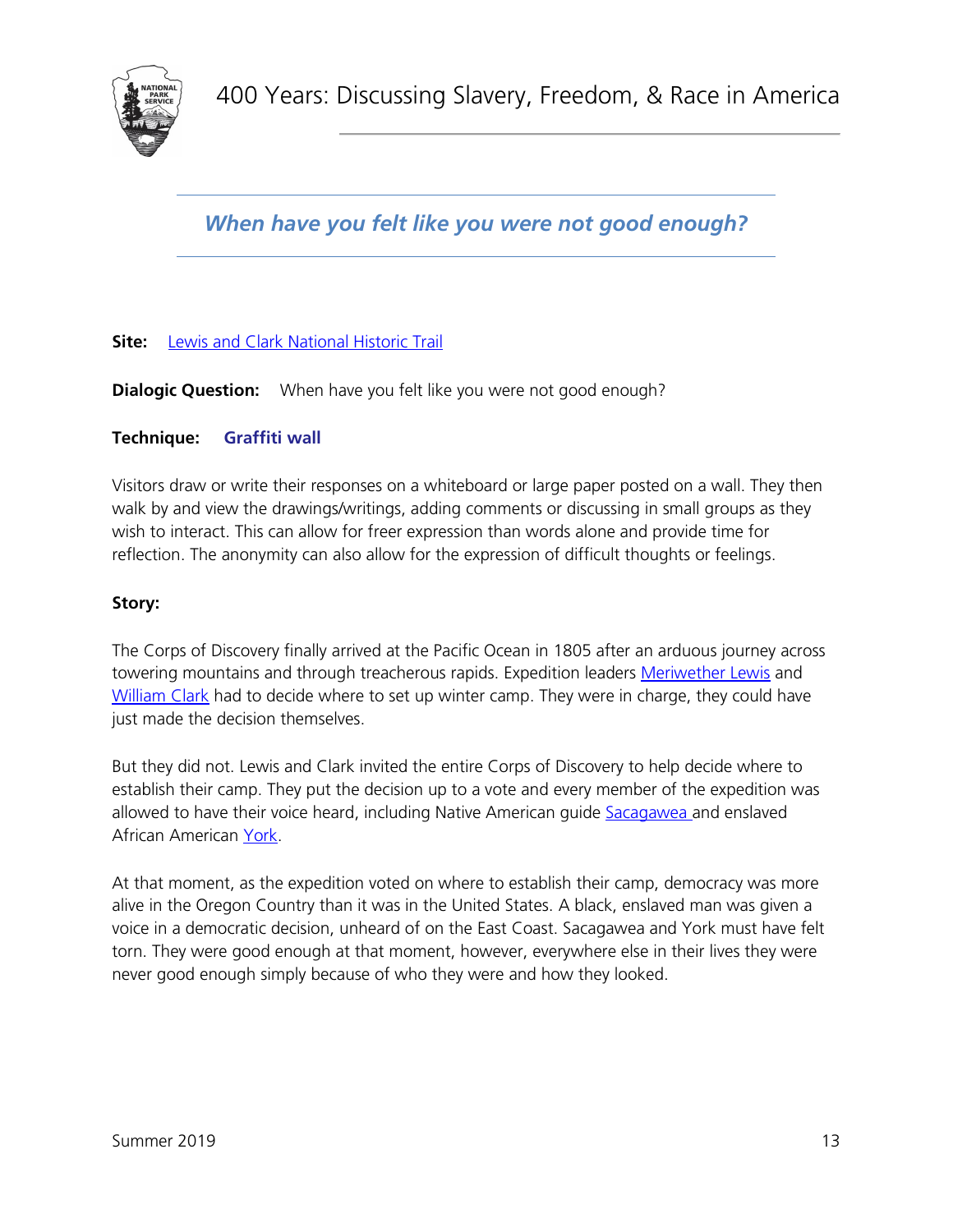

### *Which everyday people are heroes and heroines in your local community?*

#### **Site:** [Birmingham Civil Rights National Monument](https://www.nps.gov/bicr/index.htm)

**Dialogic Question:** Which everyday people are heroes and heroines in your local community?

#### **Technique: Serial Testimony**

Each group member shares a story for a short, established time (perhaps 1-2 minutes). The facilitator helps keep time and move the opportunity to the next visitor, giving some signal for a visitor to close their thoughts. Every visitor is allowed to answer sequentially. This can allow for all voices to be heard equally and keeps one voice from dominating the conversation.

#### **Story:**

Fighting for civil rights requires economic resources and Birmingham's black population was largely running on fumes. Segregation and Jim Crow policies meant opportunities for advancement and the bounty they brought almost always went to white faces.

[A. G. Gaston](https://www.nps.gov/articles/gaston-motel-partnership-birmingham-nps.htm) knew he had been blessed with plenty. The grandson of the formerly enslaved, Gaston grew from humble roots in his family's log cabin to become Alabama's first black millionaire. He operated the Booker T. Washington Insurance Company, offering life insurance to the region's black families. He opened the Citizens Federal Savings and Loan Association, Birmingham's first black-owned financial institution in decades.

But Gaston did not just serve the community through his businesses. When the activists came calling, he bankrolled Civil Rights. When [Rev. Martin Luther King, Jr.](https://www.nps.gov/people/martinlutherkingjr.htm) and [Rev. Ralph Abernathy](https://www.nps.gov/people/ralph-david-abernathy.htm) were arrested, it was Gaston who posted their bail, even though he disagreed with their tactics. Though he often butted heads with King and the [Southern Christian Leadership Conference](https://www.nps.gov/articles/sclc.htm)  [\(SCLC\),](https://www.nps.gov/articles/sclc.htm) Gaston was still ready to help fund the crusade for rights. He realized any enemy of segregation was his friend.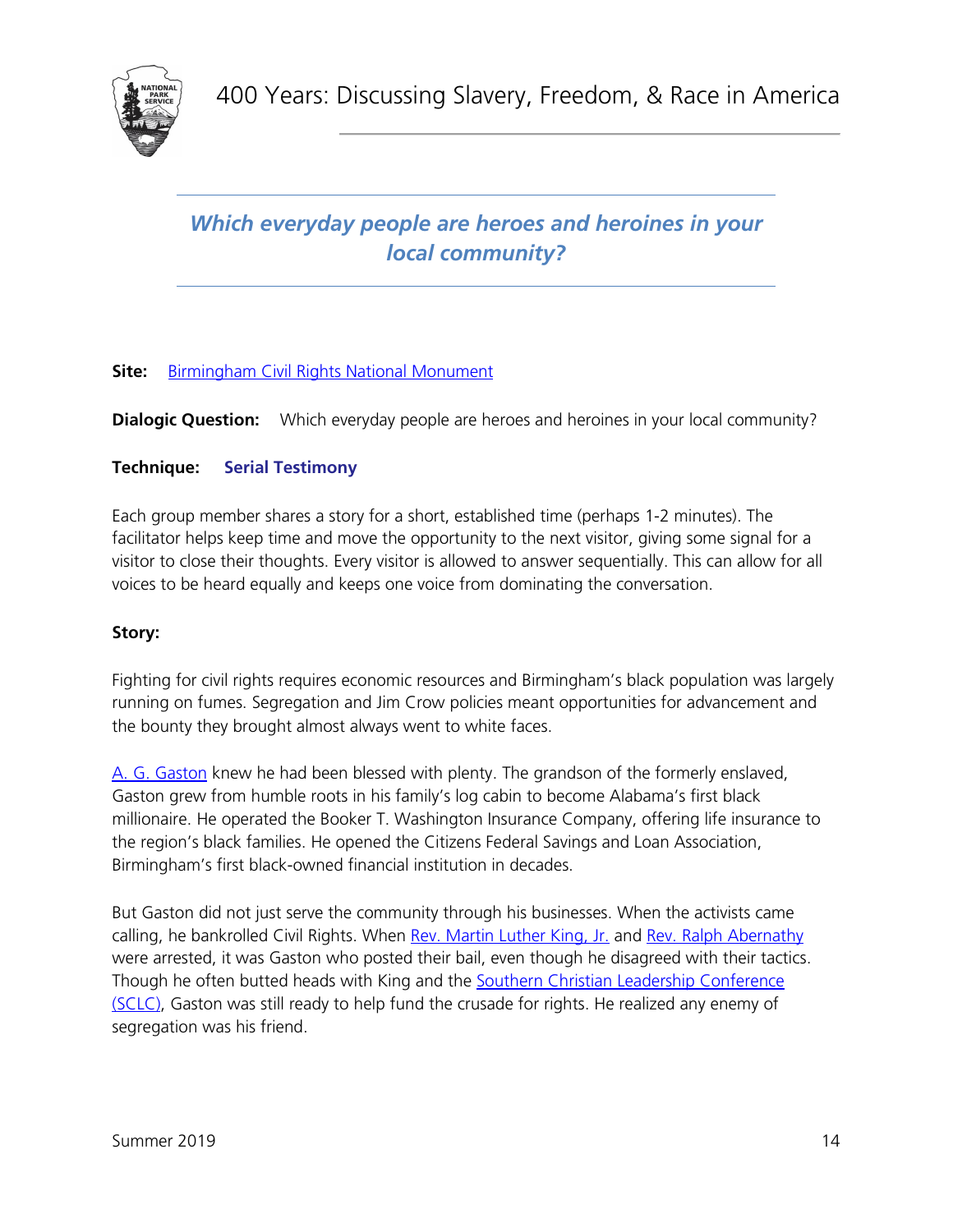

### *When have you felt that your home, the safe place in your life, has been threatened?*

#### **Site:** [Gettysburg National Military Park](https://www.nps.gov/gett/index.htm)

**Dialogic Question:** When have you felt that your home, the safe place in your life, has been threatened?

#### **Technique: Art Gallery**

Visitors are asked to draw or write their answer to the question using provided supplies: large sheets of paper, art supplies, etc. They hang their illustrations in a prominent place: on a wall, corkboard, clothesline, etc. Visitors are then encouraged to look at the art or responses posted by others. The facilitator then leads an unwrap discussion about the posted responses.

#### **Story:**

James Warfield was the best blacksmith in Adams County, Pennsylvania, a county famed for blacksmithing and its fine carriages. He and his daughters lived on [their farm](https://www.nps.gov/gett/learn/news/doors-open-may-6-2017.htm) south of town, working the land and metalworking in his shop attached to the house. The ridge where his farm stood still bears his name.

It is easy to wander across James Warfield's farm today and not realize that he was a black man. His family was already balancing on a knife's edge. Just a few miles to the south was the Mason-Dixon Line, the invisible barrier between the free state of Pennsylvania and the slave state of Maryland. The Warfields had freedom in Gettysburg, but slavery was just a stone's throw away.

In 1863, the Mason-Dixon Line all but disappeared. When the Confederate Army invaded Pennsylvania none of Warfield's prestige mattered. Everything the black man and his family had built could be snatched away in one moment. The Confederate army was on a "slave raid" in Pennsylvania, grabbing every black man, woman, and child to bring them south. Black citizens were left with two options: be seized by the rebel army and enslaved, or run for their lives.

Warfield and his family fled their home, and luckily stayed free.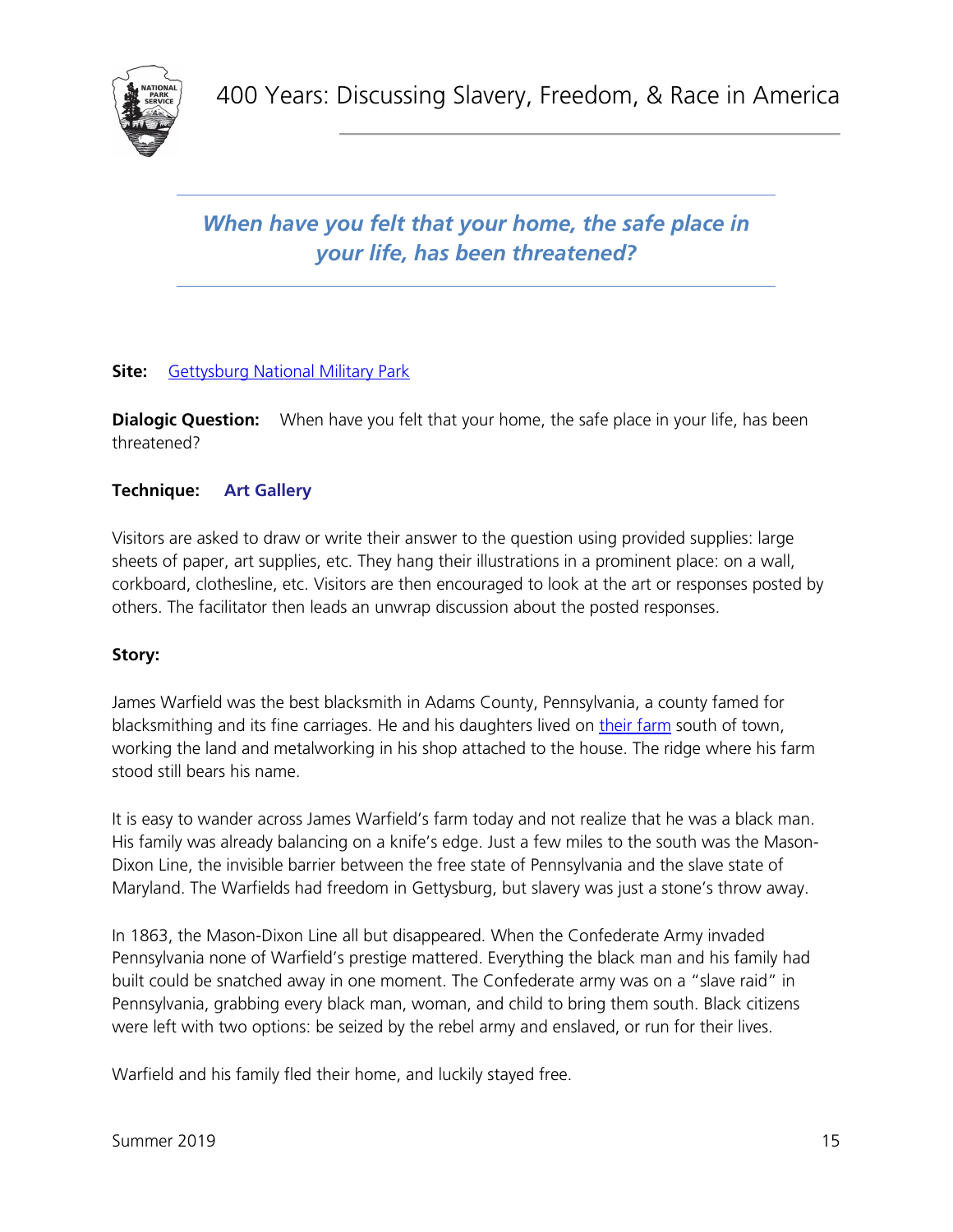

*How has your education shaped who you are?*

#### **Site:** [Martin Luther King Jr. National Historical Park](https://www.nps.gov/malu/index.htm)

**Dialogic Question:** How has your education shaped who you are?

#### **Technique: Using Self as a Model**

To help spark the sharing, the interpreter answers the question first, sharing a personal story or experience. This can help inspire people to look at their lives honestly and serve as a brave example to encourage others to share with a larger group.

#### **Story:**

[Dr. Martin Luther King, Jr.](https://www.nps.gov/people/martinlutherkingjr.htm) grew up in Atlanta's Sweet Auburn. Along Auburn Avenue, he found his first education, lifted up by his family and friends. In their home, King's parents and grandparents all ate together and discussed the issues of the day with the whole family. No matter their age, King and his siblings were welcomed into the conversation. Alberta William King, the future Civil Rights leader's mother, was a schoolteacher who made sure all of her children could read even before they went to kindergarten.

That strong foundation set Martin Luther King, Jr. up for success. In the home on Auburn Avenue he found a love for learning. King was so far ahead that he skipped his senior year of High School, enrolling at Morehouse College and continuing his family's legacy of valuing their education.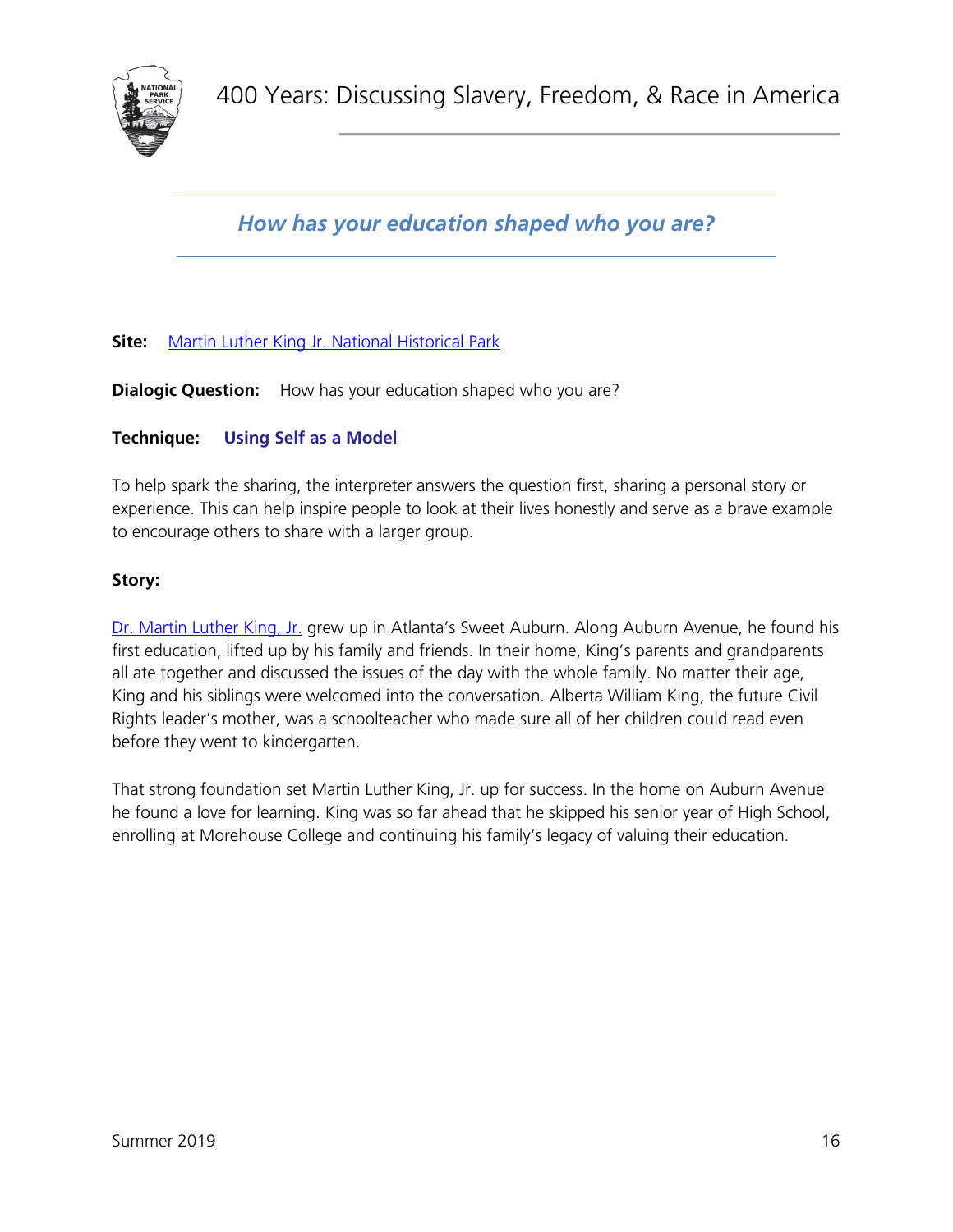### *Where do you go to escape the pressures of the world?*

#### **Site:** [Shenandoah National Park](https://www.nps.gov/shen/index.htm)

**Dialogic Question:** Where do you go to escape the pressures of the world?

#### **Technique: Art Gallery**

Visitors are asked to draw or write their answer to the question using provided supplies: large sheets of paper, art supplies, etc. They hang their illustrations in a prominent place: on a wall, corkboard, clothesline, etc. Visitors are then encouraged to look at the art or responses posted by others. The facilitator then leads an unwrap discussion about the posted responses.

#### **Story:**

Shenandoah National Park's [segregation policy](https://www.nps.gov/articles/segregation-and-desegregation-at-shenandoah.htm) was quite clear; it allowed Virginia's parks to operate, "separate facilities for white and colored people to the extent only as is necessary to conform with the generally accepted customs long established in Virginia…" In general, segregation was quite prevalent throughout Virginia, as much a part of the state's bedrock as the Blue Ridge's granite foundations.

As the park opened its first picnic grounds and other visitor facilities, plans were made for, "a development for colored people," at Lewis Mountain. Just like the rest of the park's facilities, all of which were whites-only, the plans called for a campground, lodge, and camping cabins.

For two decades, black tourists from Washington, D.C. and Baltimore traveled to Shenandoah for relaxation. They came seeking what so many others hoped to find: fresh air and an escape from the hustle and bustle of the two metropolises.

Yet even here, in the forests of Virginia's mountains, they could not escape the pernicious effects of race and segregation. Nature saw no difference between black and white, but the men who ran the National Park Service did.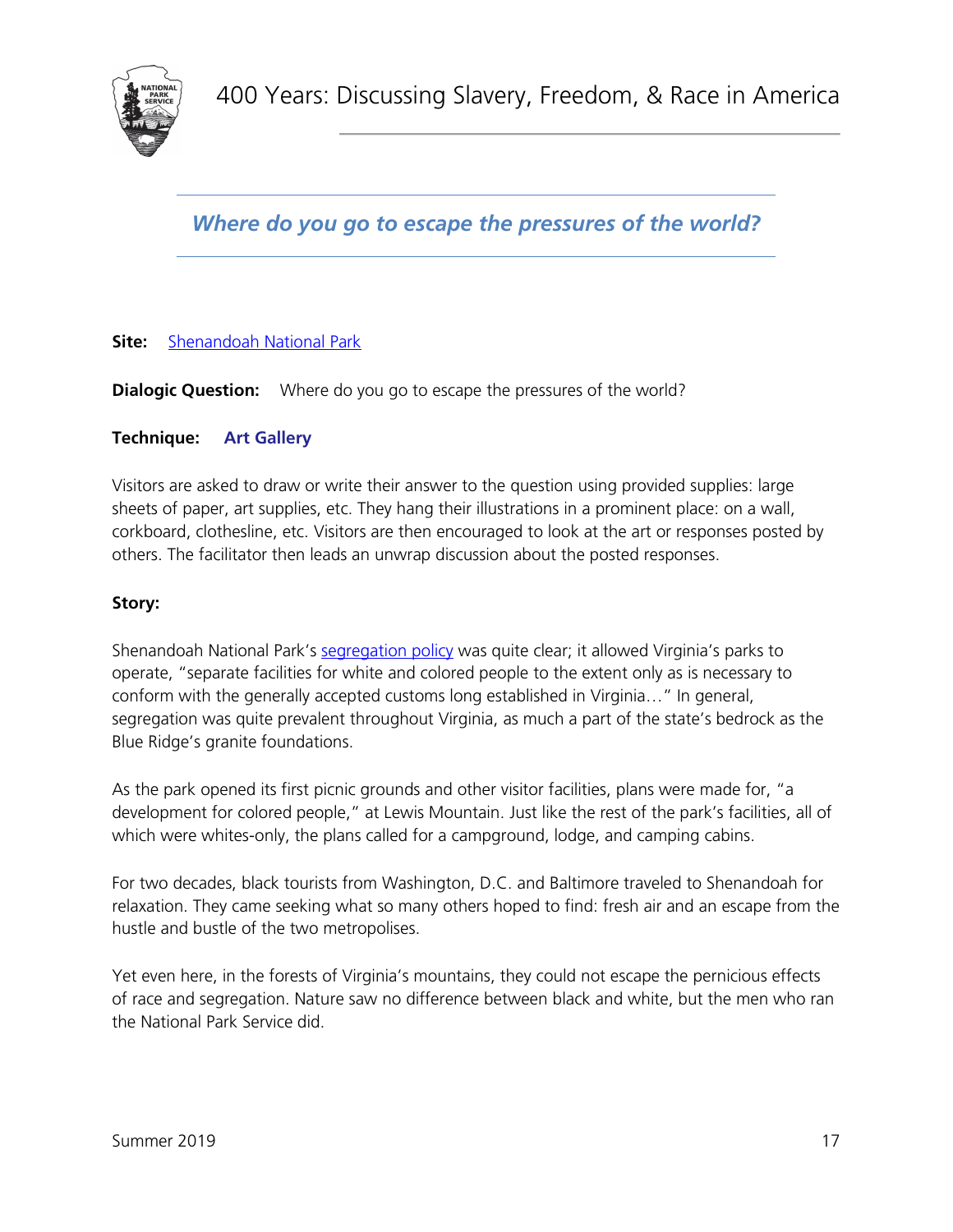*When have you felt betrayed by a close friend?*

#### **Site:** [Tuskegee Airmen National Historic Site](https://www.nps.gov/tuai/index.htm)

**Dialogic Question:** When have you felt betrayed by a close friend?

#### **Technique: Pair or Triad Share**

Visitors speak to one or two others in response to a question in a small group. This may be a new person they introduce themselves to, or someone they have come to the park with. Especially with questions that require tougher, deeper answers, smaller groups can be safer spaces to share.

#### **Story:**

Though they fought for freedom in the air above Europe, when the [Tuskegee Airmen](https://www.nps.gov/tuai/learn/historyculture/index.htm) returned home they found their own freedoms lacking and were reminded almost immediately of their race. In the north and south, businesses displayed signs reading, "Whites Only." The veterans of the Tuskegee Airmen were good enough to die for their fellow citizens, but apparently not good enough to sit next to them at a lunch counter.

Some African Americans could see the moment coming. Many black men and women through their efforts behind the ["Double V" campaign,](https://www.smithsonianmag.com/history/why-african-american-soldiers-saw-world-war-ii-two-front-battle-180964616/) advocated not just for the defeat of Nazi tyranny abroad, but segregation's tyranny at home. Still, others expressed their fears in poetry, illustrating the fact that racism was just as potent at home as in Europe.

In 1942, J. Farley Ragland from Lawrenceville, Virginia submitted a poem to the Baltimore Afro-American, "Freedom still is just a notion / To the folks like me and you." The poem bitingly rhymed, "What shall be our future portion / When this war of wars is through?" But as World War II ended, the future portion of African Americans was still in doubt.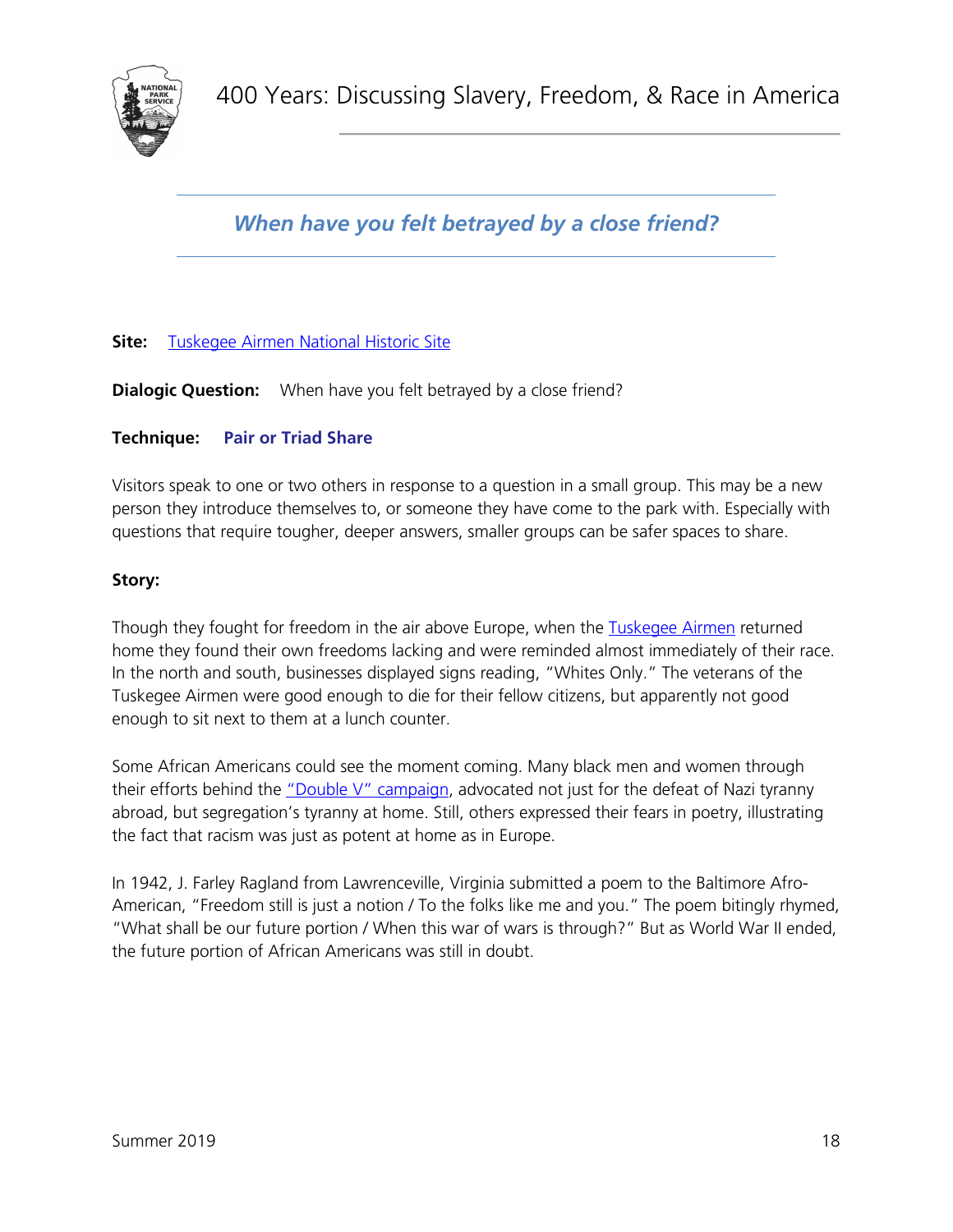

### *When have you worked really hard for something, did not achieve it, but were still proud?*

#### **Site:** [Selma to Montgomery National Historic Trail](https://www.nps.gov/semo/index.htm)

**Dialogic Question:** When have you worked really hard for something, did not achieve it, but were still proud?

#### **Technique: Wagon Wheel / Concentric Circles / Speed Dating**

Visitors form two equal-numbered circles, one inside the other. The inside circle faces out, and outside faces in. They respond to a question in pairs with the person they are facing. After each person responds, the outer circle shifts to the right by one person, so new pairs are formed each time. This can allow visitors to hear a variety of responses, and to "practice" their response for later sharing with a larger group.

#### **Story:**

In 1966, after the *Voting Rights Act* passed, there was only one political party in the county. The Democratic Party in Lowndes County, and across the south, had long used the symbol of the rooster. In 1904, when it became the official symbol of Alabama's Democratic Party, it also included the official party slogan: "White Supremacy, For the Right."

The black citizens of [Lowndes County](https://www.nps.gov/semo/learn/historyculture/lowndes-interpretive-center.htm) could vote, but the only political party they could join was stacked against them. They needed a new party. Black voters created the Lowndes County Freedom Organization (LCFO).

The new party nominated candidates up and down the local ballot. But just because legal barriers to equality had fallen did not mean that the world could change instantly. The LCFO lost every race where it fielded a candidate, though the numbers did look promising for the future. Even if they failed during that first election, the LCFO proved that black faces could be viable candidates and that black voters had the potential to become a powerful bloc.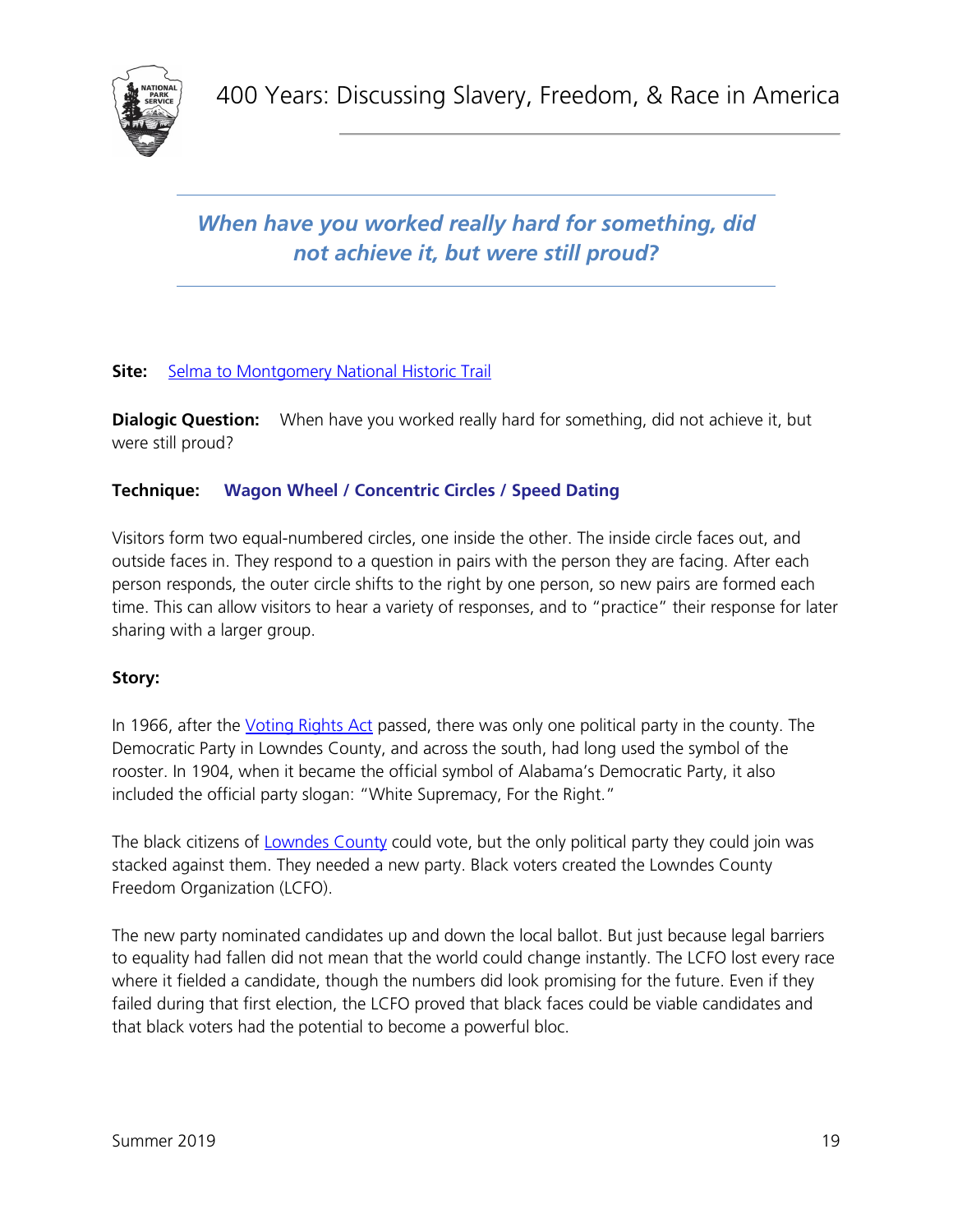

### *How did you feel when someone else's decision threatened your safety?*

#### **Site:** [Brown v. Board of Education National Historic Site](https://www.nps.gov/brvb/index.htm)

**Dialogic Question:** How did you feel when someone else's decision threatened your safety?

#### **Technique: Photolanguage**

Participants respond to the question by selecting from a set of images, usually abstract and not directly responsive to the question (e.g. if the question is about "patriotism," the photoset has no American flags). After selecting the photo that helps them answer the question, they discuss why that was their choice with other visitors. See [this example photolanguage set](https://drive.google.com/file/d/1Ku87nuiRshrF2gqKRJ8PWc2svPxa9gCC/view?usp=sharing) curated by the Interpretive Development Program.

#### **Story:**

The Supreme Court's landmark **Brown v. Board of Education decision in 1954 changed the way** America looked at its core. The court decided that separate was not equal, and that public schools must be integrated with all deliberate speed.

But that positive decision had unintended consequences. For African American teachers across Kansas, integration seemed like a setback, not a moment of triumph. They feared for their students and themselves. Would their students get the care they needed, or were they being tossed into unsafe environments with no protection from racism? And as schools integrated, would black teachers lose their jobs as white teachers, who deeply benefitted from segregated schools themselves, were kept in positions over new black teachers.

The integration of America's schools was a moment when the nation took a step forward. But it required some to sacrifice more. The mental and economic instability was not these teachers' choice, but they sacrificed it anyways for a greater good.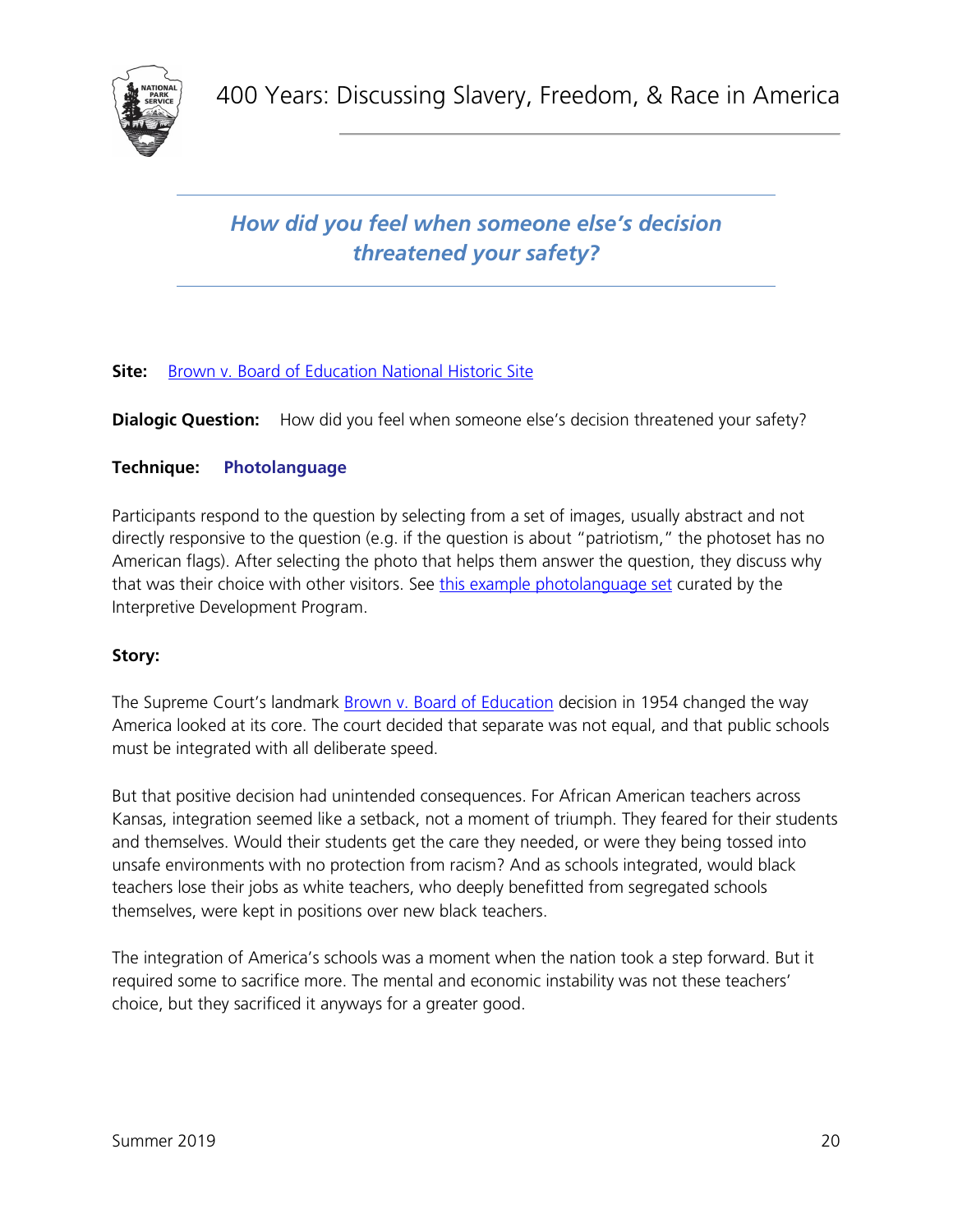*When have you found a place you call home?*

#### **Site:** [Yosemite National Park](https://www.nps.gov/yose/index.htm)

**Dialogic Question:** When have you found a place you call home?

#### **Technique: Mutual Invitation**

Each speaker personally invites the next participant to share their perspective or story, re-asking the question to their fellow visitors. This gives the group a sense that they, and not the interpreter, own the conversation and that contributions are valued by the rest of the group.

#### **Story:**

The hills and valleys of Yosemite have been a home for African Americans for generations. About 500 [Buffalo Soldiers,](https://www.nps.gov/yose/learn/historyculture/buffalo-soldiers.htm) black soldiers from the 24th U.S. Infantry and 9th U.S. Cavalry, served in Yosemite National Park and nearby Sequoia National Park. They were some of the first men sent to keep the area safe, arresting poachers, chasing timber thieves, and fighting forest fires.

They called this place home and treated it with deep love. The Buffalo Soldiers built an arboretum in the park near the south fork of the Merced River in 1904. These black men lovingly crafted what is cited as the first marked nature trail in the entire national park system.

And other generations of black men and women called Yosemite a home-away-from-home too. In the 1957 edition of his, ["Negro Traveler's Green Book,](https://digitalcollections.nypl.org/items/0a5dce90-848f-0132-f0c9-58d385a7b928)" Hugo Green listed five different hotels that offered accommodations to black visitors: Hotel Ahwahnee, Yosemite Lodge, Camp Curry, Glacier Point Hotel, and the High Sierra Hotel. Though the streets of major American cities still saw fit to underline the difference between white and black, in the Yosemite Valley these tourists could dine and sleep in integrated equality.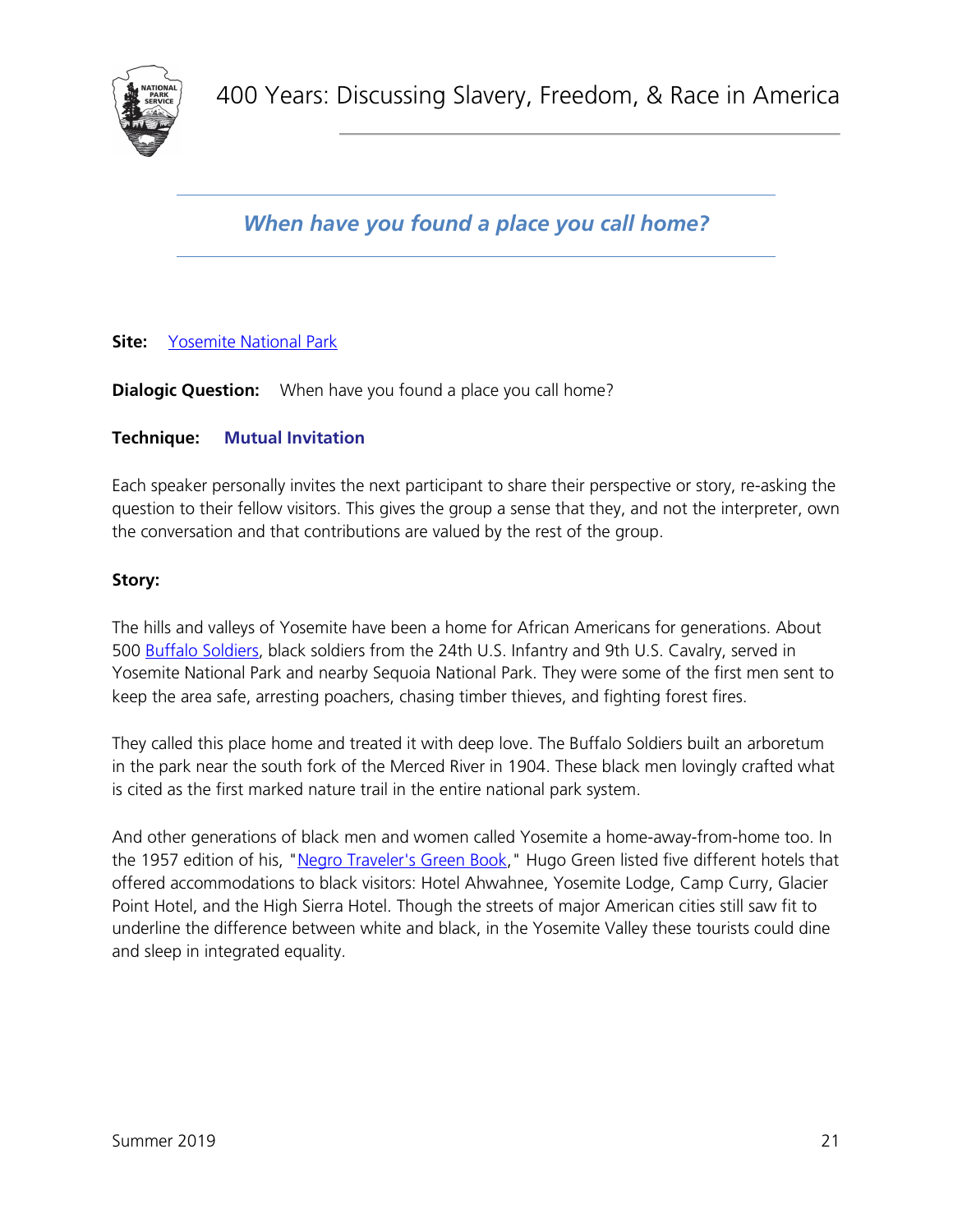

# <span id="page-21-0"></span>**Pressing through the Barriers to Dialogue**

As interpreters we often find ourselves in situations where facilitating a dialogue becomes uncomfortable, to the point where we simply just want to step away. In some cases stepping away is the best and safest decision you can make in the moment. However, in most cases the means of overcoming discomfort may be as simple as gaining more experience in facilitating dialogues and understanding that you are not alone; we all have concerns and can encounter barriers that may hold us back from diving into difficult topics and conversations.

Tackling issues around race in America can be tough for anyone, though the reality of your own identity may result in different expectations from visitors. As you approach these conversations, think of who you are, and be honest with how you relate to these stories. The strategies you can use to keep yourself emotionally safe start with you:

**For interpreters of color**: The predominant audience demographics in your park may not look like you, which can be deeply challenging. Take care of yourself first. Talking about race and identity in America can be emotionally and physically draining. Give yourself the permission to step away from conversations that become too harsh. Realize that no one will be completely changed by a visit to one park. In interpretation, we plant seeds of personal growth that may someday sprout into greater acceptance and empathy, so do not fret if you don't see the change happening. When you have made the progress you think you can, or when you feel that a conversation is no longer happening in good faith, it is fine to disengage and take a moment to reflect, decompress, and recharge.

**For white interpreters:** Your role is twofold. Like your colleagues of color, you get the chance to host deeply powerful conversations on race and identity. But being a member of the majority group in America, and looking like our visitor population, brings with it some responsibilities as well. You need to be an ally for the people around you, advocating for their wishes, elevating their voices, shielding them from harm when they ask, and helping keep everyone safe. Always remember that no one should be asked to speak for their entire race; individuals share individual stories, not collective ones. If you are questioned on "why you care about these stories," remember to ground your answer in the truth that "these stories are American stories," and it is your job to share factually accurate American stories.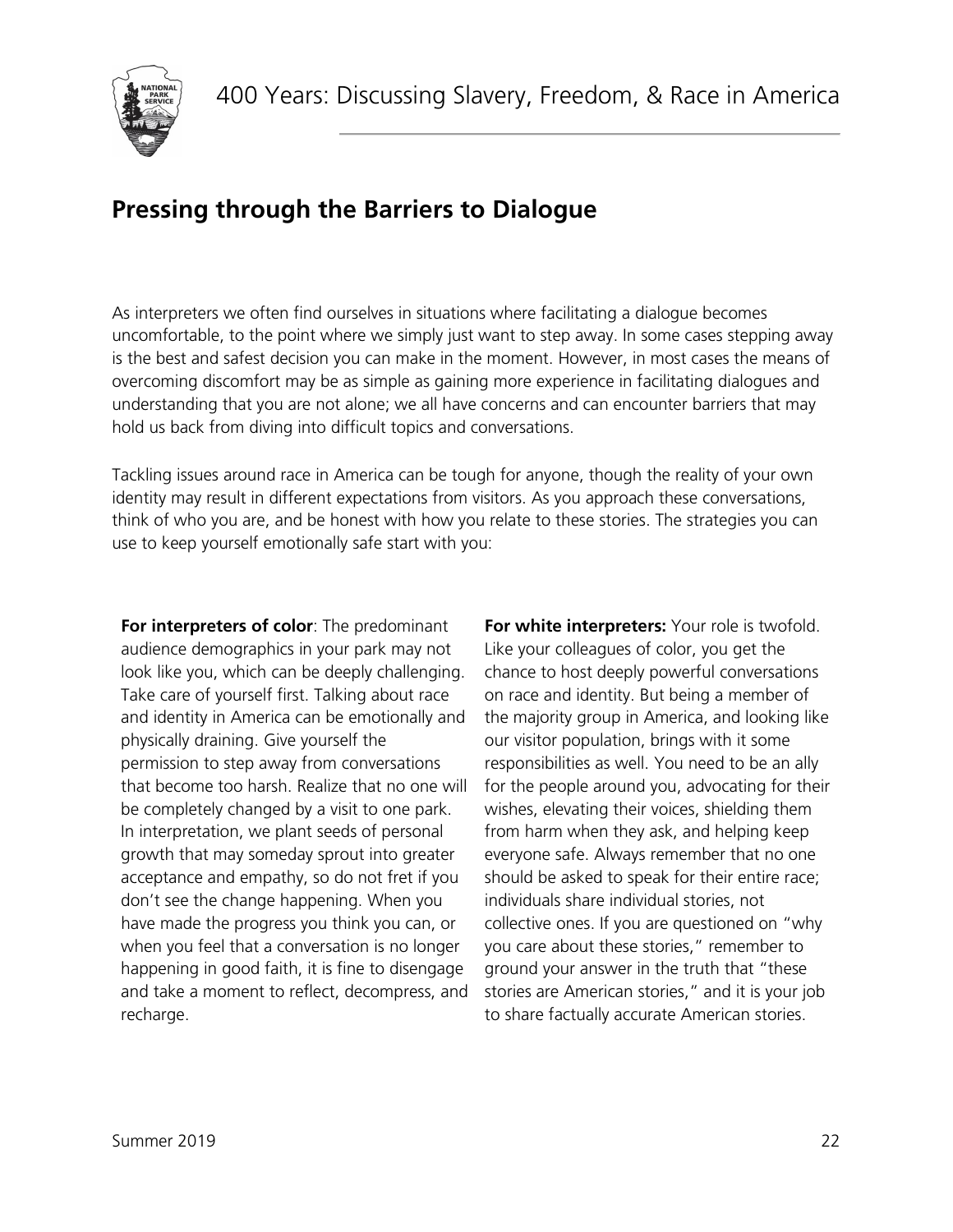

We know this work can be hard, and that the barriers to doing it may feel overwhelming for you in the field, so, as a part of this discussion guide we have come up with some **CONCERNS** that you might have, as well as potential **STRATEGIES** to approach them. It is our hope that you see this as inspiration and take courage to begin to talk about this part of our American History even as it includes such topics as slavery, the civil war, oppression, racism, exclusion and much more.

**CONCERN:** What if people are not interested in engaging in how they feel or in sharing their own personal experience, they just want to hear "the history."

**STRATEGY:** This is something we run into quite often; some people are not used to opening up. Try starting the program by beginning with an icebreaker or seemingly unrelated activity or conversation that gets everyone warmed up and talking. Building trust this way will help with engagement by leading them from an unrelated topic into the topic of the program while easing tensions.

Never force people to engage. Be observant and evaluate whether or not individuals are drawn in as the "story" begins to unfold through other's participating.

**CONCERN:** How do I make sure all visitors find relevance in my programs or in our conversations on this topic? In the past I might have excluded cultures and histories, but now as I add more I do not want to exclude others. I guess I fear I will not be able to find the balance.

**STRATEGY:** Realize that balance is not always what we need to do as interpreters; it is engagement in multiple perspectives of the same story. Know the history so well that you can include multiple perspectives in your program, build a lens from which new and valid angles of history can be seen.

**CONCERN:** What if a visitor asks you to stop your talk or engagement, because they are becoming uncomfortable?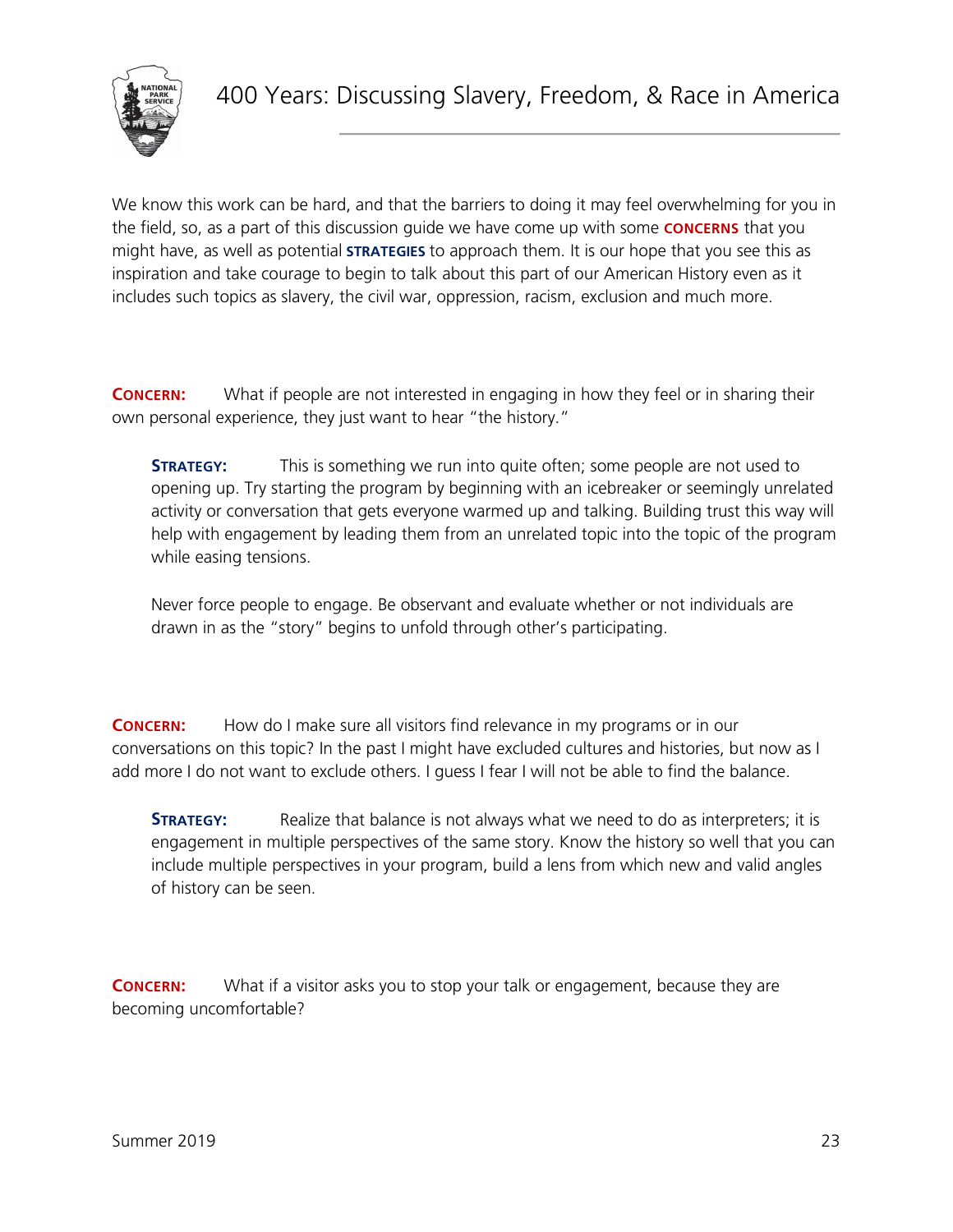

**STRATEGY:** History is uncomfortable. Making sure that *you* are "comfortable" and confident with what you are saying is an important first step. Expect when discussing complex topics that someone could become uncomfortable, work toward empathy.

A depth of knowledge can also aid in disarming tense situations. Know your topic inside and out. Do the best research you can and constantly be curious. But also, remember that dialogue is about the world and our visitors today, not about a debate over the past. Keeping visitor engagement truly dialogic and O.R.A.C.L.E. can help to defuse "debate," as well as "discomfort," before it starts by putting visitors in a mind frame to find common ground.

It is okay for visitors to feel uncomfortable, it is also okay for visitors to walk away. The opposite of uncomfortable is comfortable.

**CONCERN:** What if visitors feel emboldened to share their views about history using antiquated language or racial slurs?

**STRATEGY:** Words matter; this becomes an opportunity to engage your audience in harmful nature of some language. When a harmful word enters the discussion, take a break from the dialogue for a moment of silence and reflection. Then ask everyone to write how they're feeling at the moment. Collect the cards and discuss the "temperature" of the group, and how moments like this make us all feel. Do not try to focus on intentions, but rather on the reality of how others feel amidst the word or phrase and why this might be hurtful.

**CONCERN:** What if my questions or programming offends a visitor?

**STRATEGY:** Certain topics are harder for some than others; the nature of sharing stories from history that may be new to a visitor or challenge their pre-existing understanding can inadvertently create offense. If someone challenges your interpretation or becomes offended, remain calm yourself. Seek first to understand; ask them clarifying questions about their perspectives and beliefs. Questions like "How did you first learn about that?" or "Why is that belief important to who you are?" can help you try to empathize and understand your visitors' perspectives. Some visitors might be skeptical of the stories of underrepresented people. Offering those visitors some of the primary documents that help support your story could help them draw new conclusions and see alternate perspectives.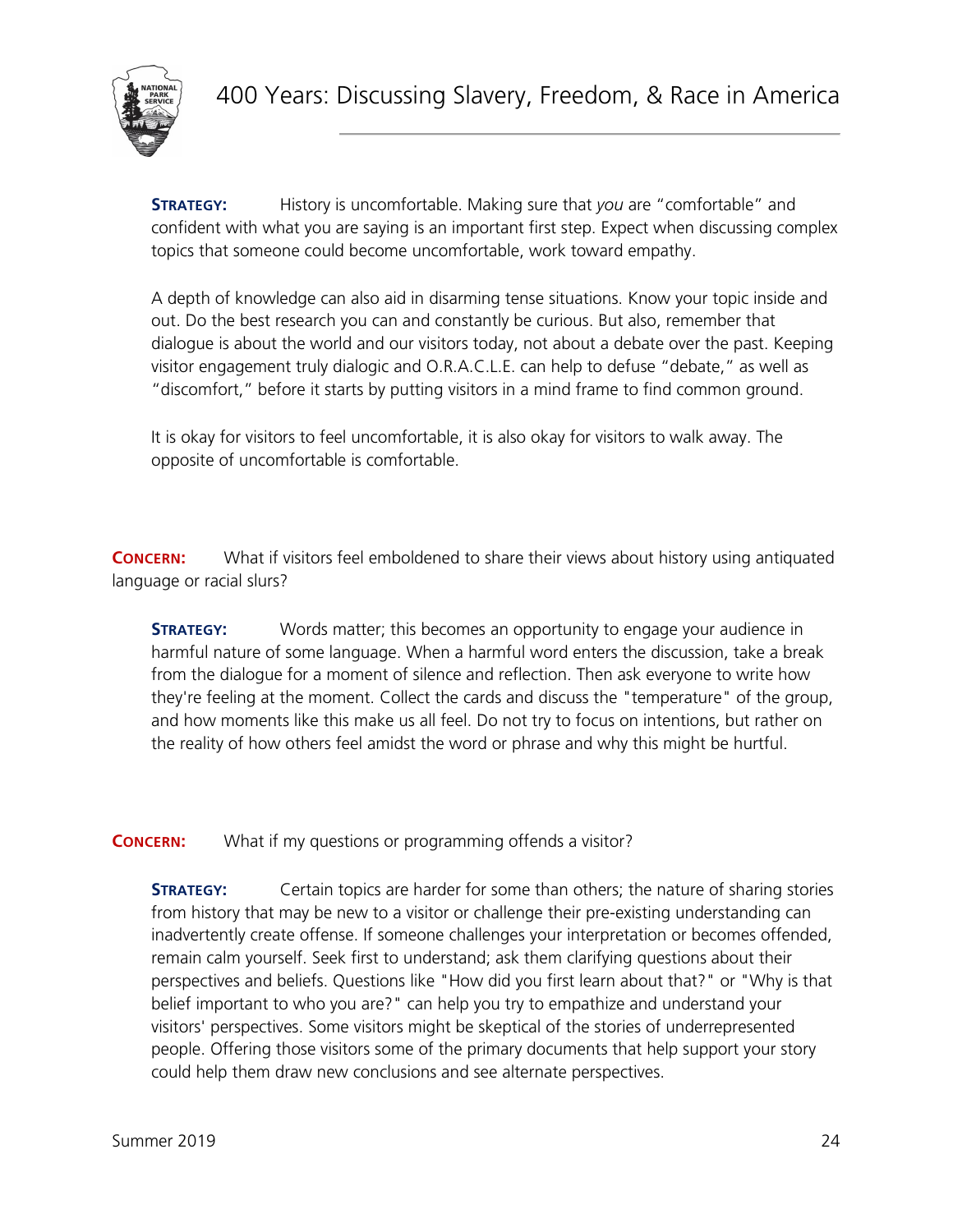

**CONCERN:** What if a visitor tells me that "African Americans need to stop complaining and get over it"?

**STRATEGY:** It is our obligation and responsibility to engage visitors in a complete and accurate history. One cannot "get over" something that is ongoing or has ongoing consequences / impacts. Our nation pledges a universal commitment to "never forget" each time there is a national tragedy such as 9/11. In this vein, let us "never forget" the humanitarian tragedies of slavery, lynchings, racism, and countless related consequences. Often those who suggest someone "get over it" have not had the same personal life experiences of those most impacted. Drawing analogies, such as 9/11 or the Pearl Harbor attack for example, in an attempt to elicit empathy may be useful in certain cases.

**CONCERN:** What if a visitor brings up politics or social justice movements?

**STRATEGY:** Engage them as a facilitator of the dialogue. Many of our parks are about politics. Let the engagement flow, let your audience maneuver the topics. Interpret the history and ask well created O.R.A.C.L.E. questions. You are allowed to engage in the history and relevance of political topics and events, you are not allowed to express your personal politics. When answering political questions or comments, refer the topic or question back to something historical. For example; voting rights or other topics from your site. It will help to have people find a way to connect the contemporary inquiry to the park's story.

**CONCERN:** I am white, how can I responsibly talk about black stories?

**STRATEGY:** Owning both your intent and impact as you discuss race is important. Making your intentions known can be a useful way to approach discussing black history as a white interpreter. Be aware of the color of your skin, that there are some parts of the story you will never truly understand, and being honest about that fact is also crucial.

Remember that when engaging your audience in the history of any community different than your own, it helps when you are able to give examples of who you learned something from. You know this stuff not just from a book, but from the relationships you have created with African American historians and community members.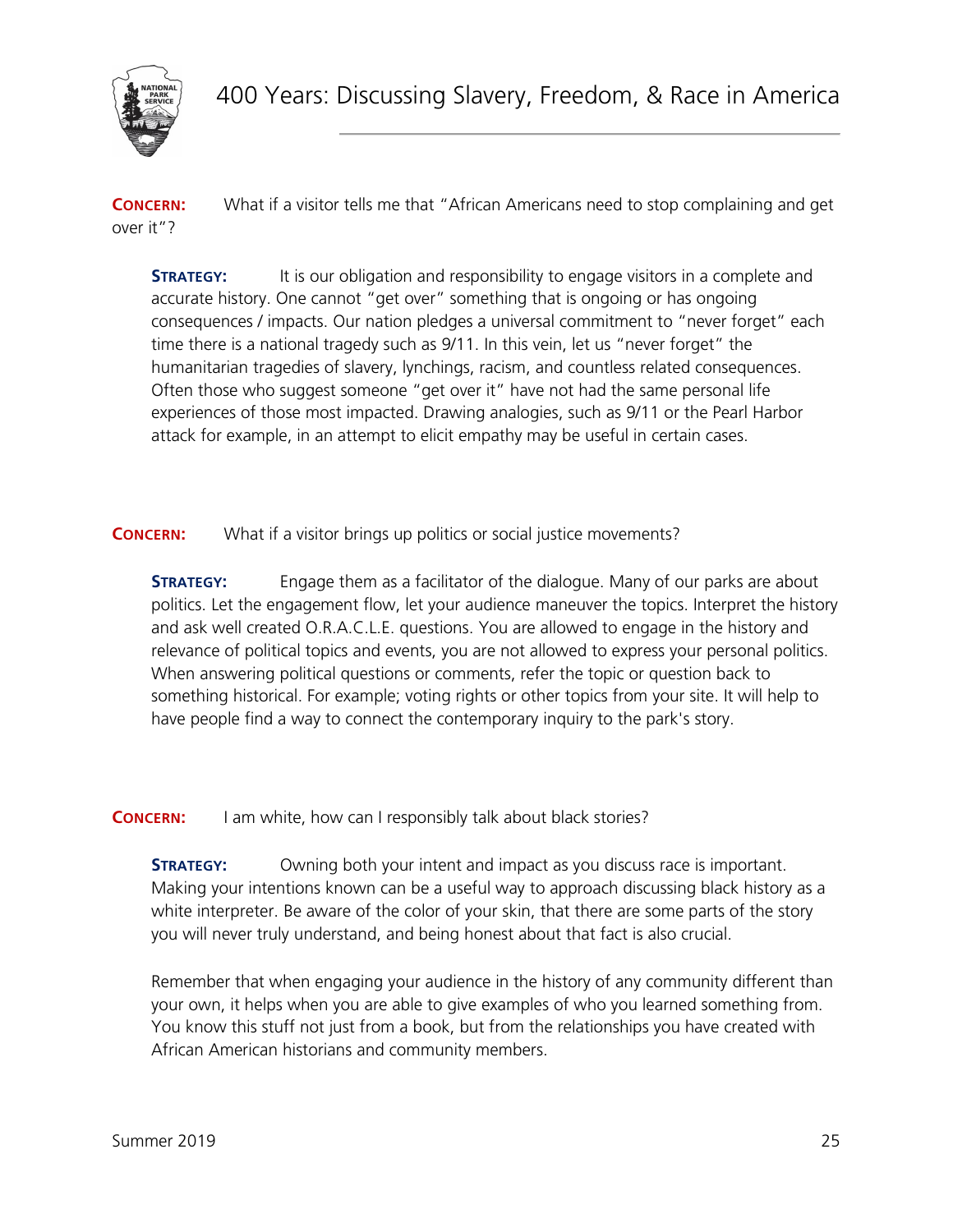

Be careful not to ask a black person on your program to be the spokesperson for all African Americans.

**CONCERN:** What If I cannot find a way to connect to the story I am telling?

**STRATEGY:** Not having a connection to the story can make it much more difficult to relay the information to an audience and will be less convincing. If you truly cannot connect, examine why you are not connecting or where you are having issues. To certain audiences, that disconnect may actually be a good thing, especially if you are able to be honest with them and discuss how you are able to appreciate this story and acknowledge its significance without a personal connection. That empathetic skill is crucial when doing interpretation. The space where you cannot connect may be where others can.

**CONCERN:** What if my supervisor does not support engagement in the 400th, because it is not a part of "our park's histories?"

**STRATEGY:** All park interpretive content is locally driven by individual park leadership and park planning documents. Park leaders or supervisors may have varying reasons to avoid certain topics based on park history, park themes, or even their assessment of the skill level of the interpreters. WASO leadership, however, has made it clear that parks are encouraged to look for untold stories in their parks and be flexible in interpreting their enabling legislation or printed interpretive themes. The meanings and significance of park sites evolve over time as our understanding grows, which should be reflected in our interpretation. Making sure you find a way, including your own research, to make the connection between your park's history and African American history.

Engaging in the [Bell Ceremony on August 25, 2019](https://fortmonroehealingday.com/) or posting information about the 400th may be a great way to engage visitors through informal dialogue of this important mark in our American history.

**CONCERN:** How will my "regular" visitors respond when I begin to open up my park's interpretive program to histories that we have excluded in the past?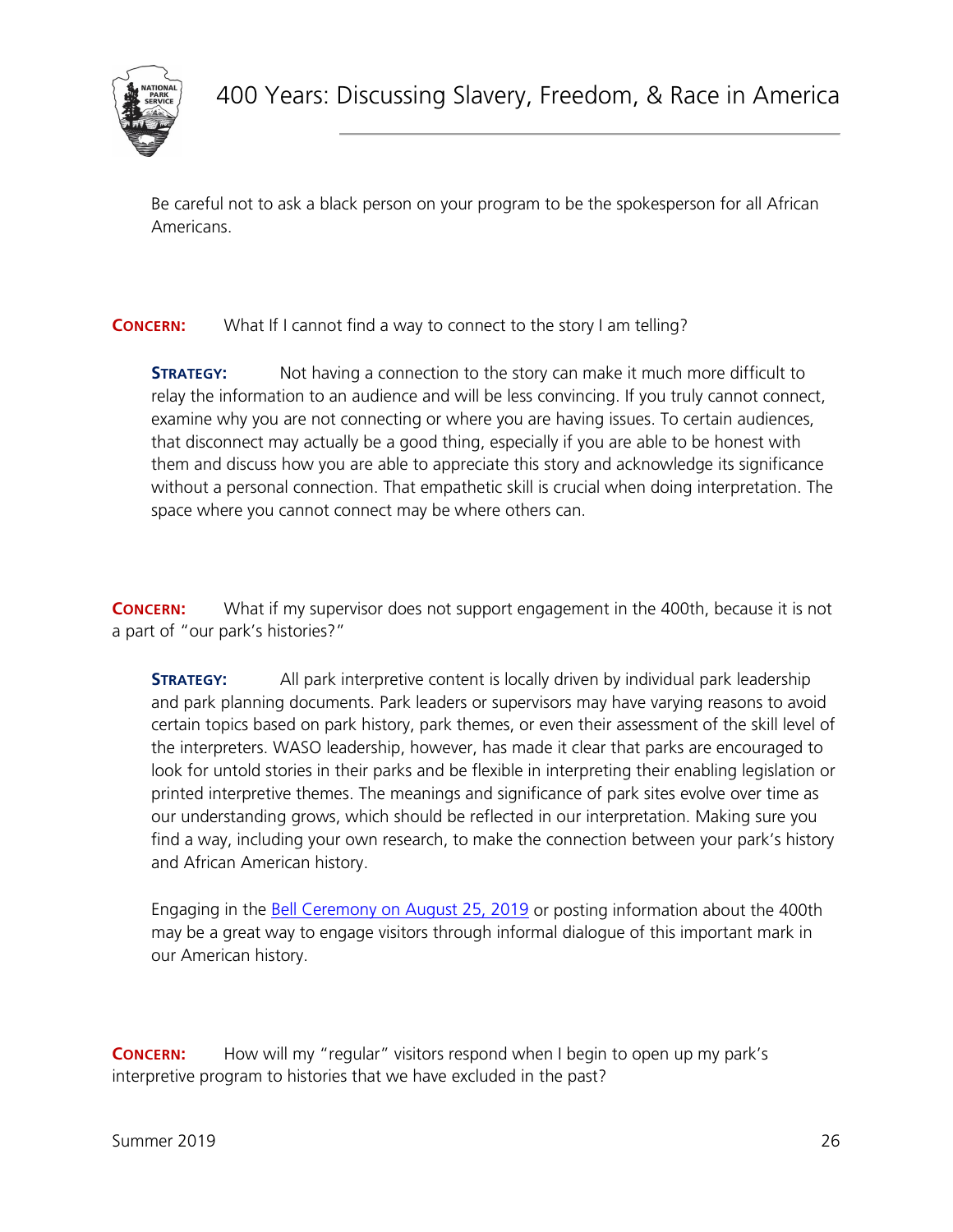

**STRATEGY:** The key here is integration, not segregation. Separate programming is not the answer; separate is never equal. Incorporating the new stories and themes alongside the "old" ones can help draw in and let "regular" or legacy visitors realize we are not replacing a story, but just adding new and engaging perspectives.

**CONCERN:** What if someone intentionally causes a disruption?

**STRATEGY:** This is the ultimate fear: a protestor or bad actor coming to a park for the sake of causing a disruption or disturbance. If you find the atmosphere getting potentially volatile, or that you yourself are a target of specific hate, singled out because of how you look, who you are, or because of the interpretive story you are sharing, your first duty is to keep yourself safe. Step away if you need to. Do not hesitate to end an interaction, retreat from a location, or seek out another staff member for safety in numbers. If you feel physically threatened or that visitors are being threatened, dial 911 or the park's dispatch.

**NOTE:** If this is an ongoing concern at your site, engage your supervisor and ask for a formal safety protocol and actions for this situation.

**CONCERN:** I am afraid that my audience won't make the connection between their answers to the question and that of the African American experience (maybe because of how they were raised or taught growing up).

**STRATEGY:** This is where empathy is important. If visitors consciously are not connecting because of something in their past, maybe asking them to step outside themselves for a moment or engaging them in an activity that specifically puts them in another's shoes, will help to open them up.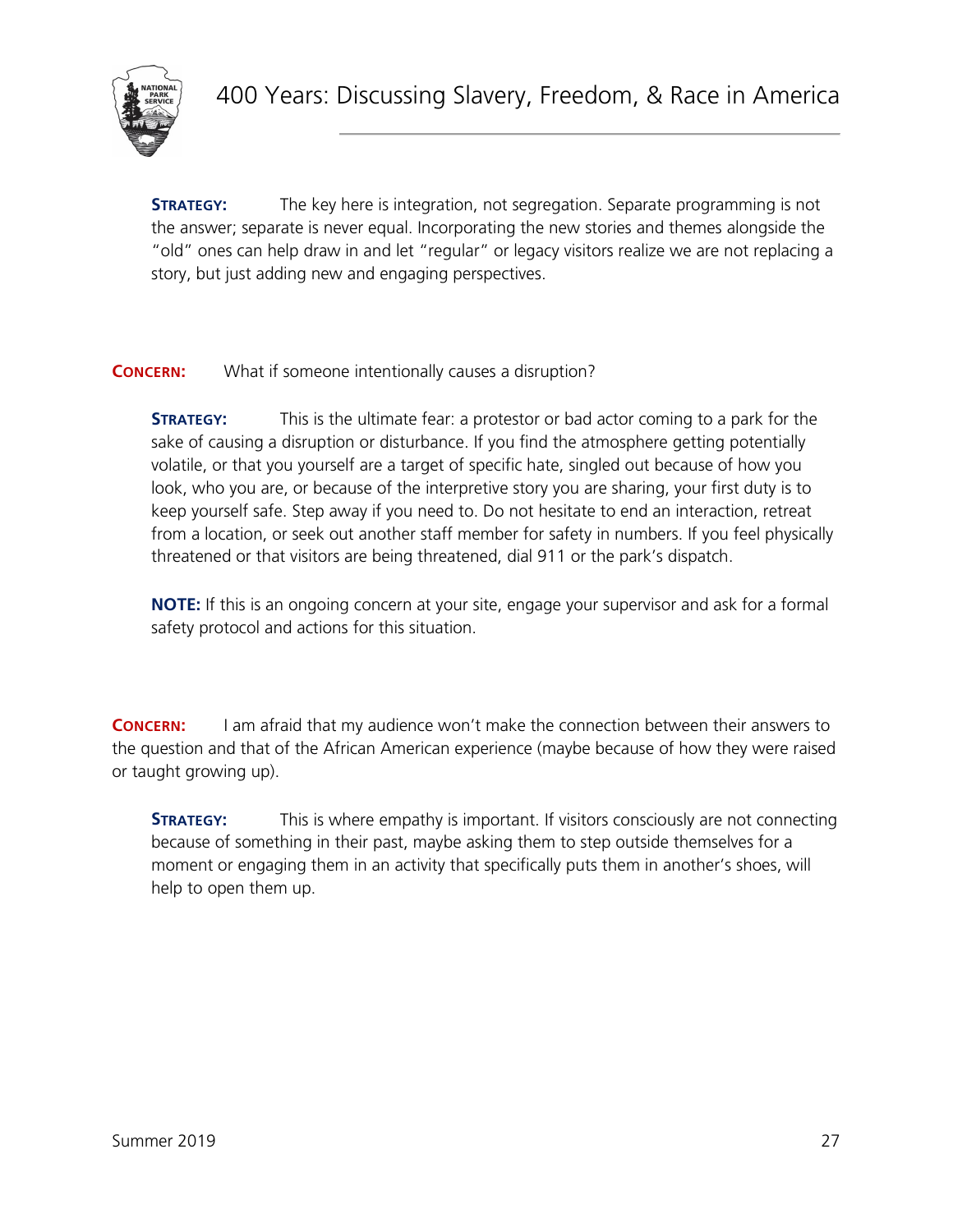

# <span id="page-27-0"></span>**Resilience & Courage**

Helping the visitors at our National Park sites explore race and the legacy of slavery will be tough.

The experiences you offer to visitors, using powerful stories, ACE techniques, and dialogic questions, can help build new bridges to make America a better place.

This work will help build empathy by creating opportunities to connect with the people of the past, as well as aid in fostering understanding in small ways the large feelings experienced centuries ago. Moreover, visitors will also have a chance to empathize with the others around them.

Good interpretation does not just build a bridge between the visitor and the past, it also builds a bridge from visitor to visitor.

Approaching the work means having courage. It also means making a commitment to care, about yourself, your co-workers, and our visitors. Conversations that help us grow happen when we create environments where everyone feels safe sharing their life experiences. These environments are built and nurtured by being there to catch people when they stumble.

We encourage you to step forward, share the stories of race and slavery that resonate at your site. Ask deep questions, and then join in as you and your visitors discuss our lives and the legacies of race and slavery we ALL still feel today.

We are right by your side...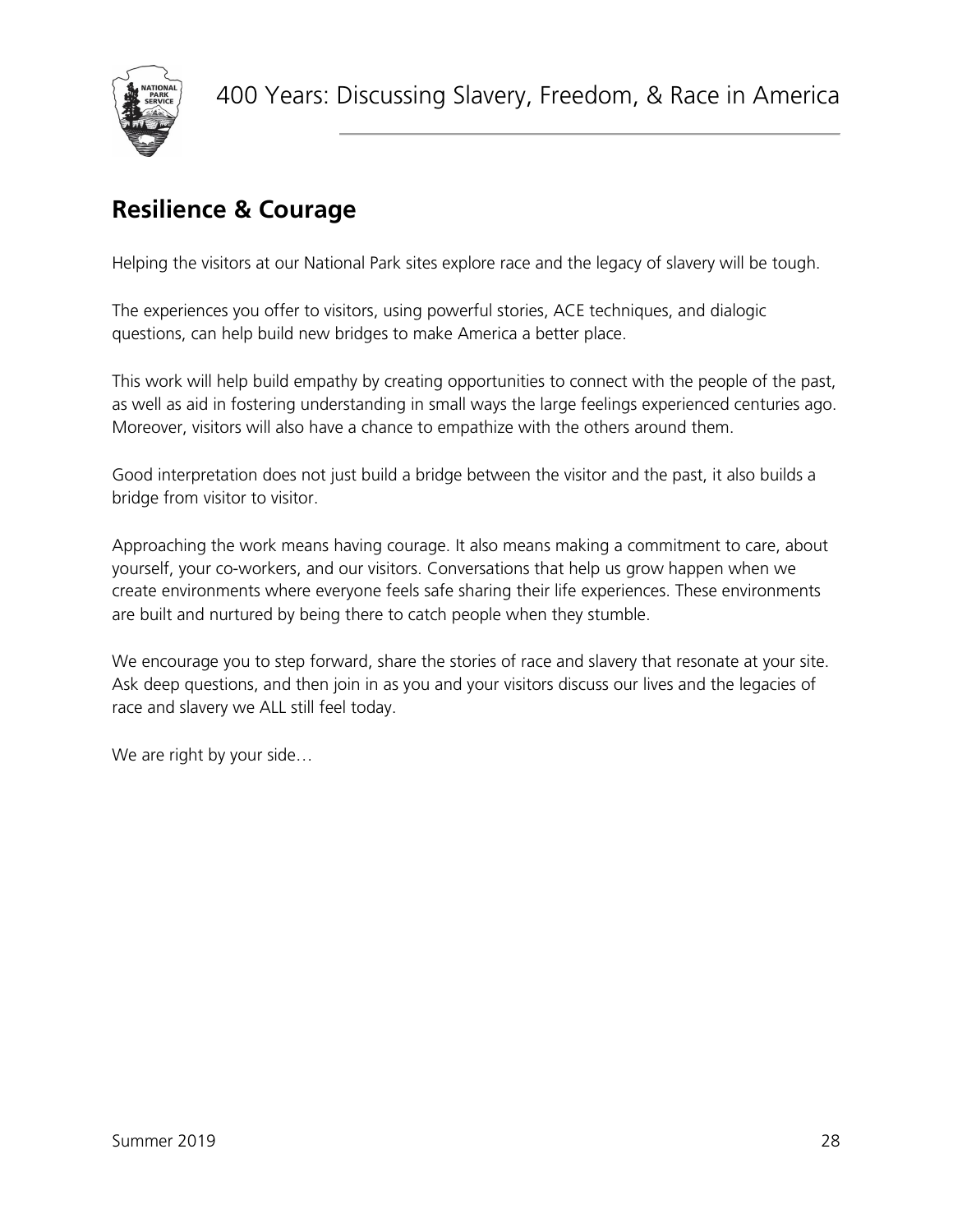

"Public service institutions will never be better than the people who manage them. Therefore, frontline interpreters must lead gently and pointedly in these civic spaces. Even when that whole story may conflict with some of the more popular stories." **Mynesha Spencer**

"You got this. You chose this career for a reason. Though this task may be challenging, you have found ways to overcome other challenges in the past. If you haven't, think of the challenges this population has faced over the last 400 years and draw inspiration from them. You CAN do this."

#### **April Finley**

"History is not a series of bullet points set in stone, it is an active review of the written record and evidence. So long as you do your homework and ground your interpretation in facts and resources, it is possible to be prepared talking about an uncomfortable past (or present)." **Francesca Calarco**

"Trying to impact everyone isn't a reality. If you impact one person you did something great! Some people are not willing to change. Accept that and know you did your best." **Camille Vincent**

"Sometimes we stumble. And that's OK. Doing this work, talking about race and the problems we still face today because of the sins of the past, is hard. You're going to stick your foot in your mouth. You're going to make mistakes. The important thing is to learn from them. Figure out what worked and what didn't. Then do more of what worked! And then go make a better mistake tomorrow."

#### **John Rudy**

"Telling good stories is the heart of an interpreter and in order to do that, know your audiences, yourself, and your story." Will you struggle? Yes, you will, but with practice and practice you will succeed.

#### **Rufai Sharfow**

"Our history does not rest in the textbooks of our classrooms, but rather, it is alive in the places that we call National Park Service sites. We work within the pages of the text books that have never been written. Be the writer / interpreter that is dedicated to telling the whole history of our Nation."

#### **Carol McBryant**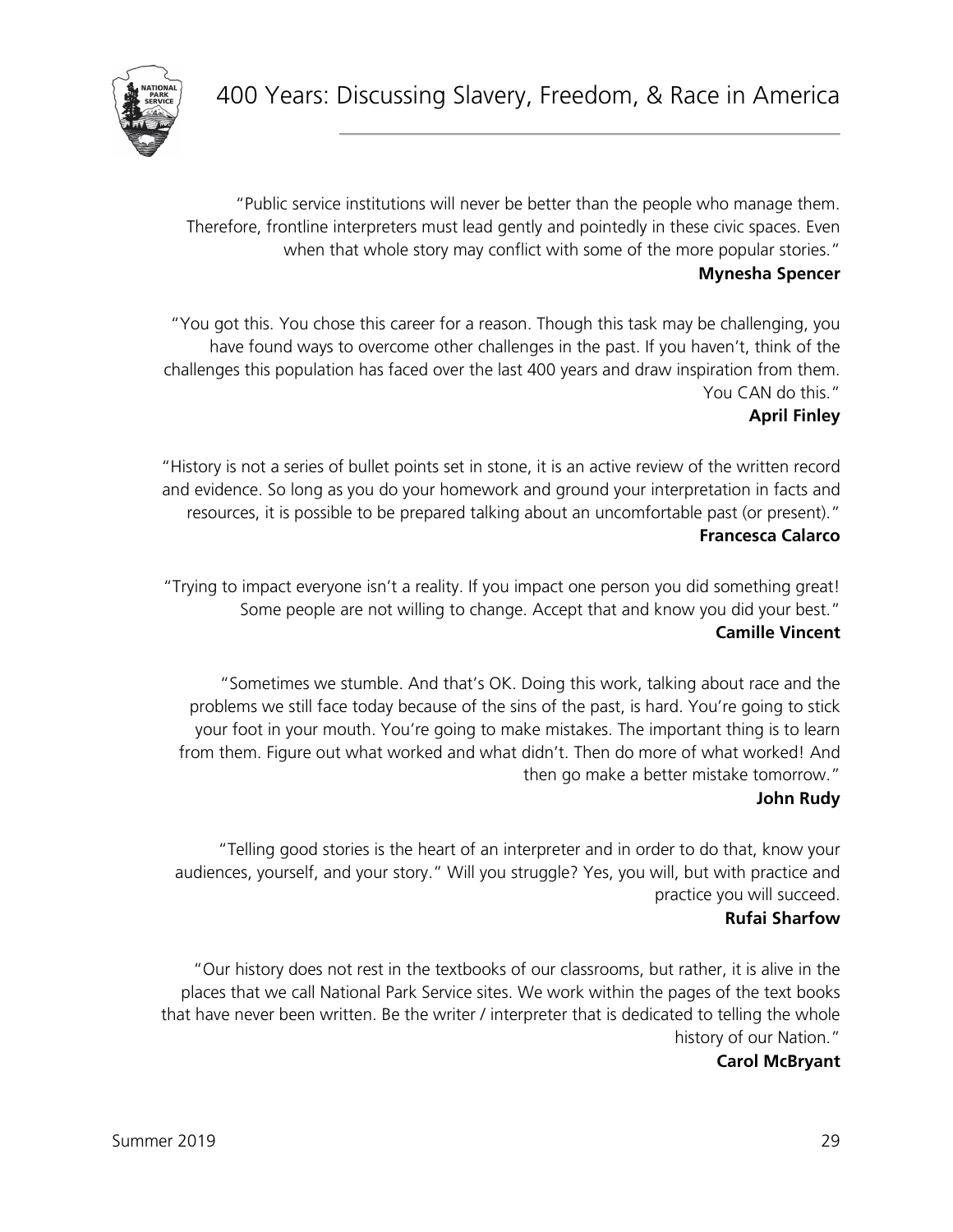

# <span id="page-29-0"></span>**Relevant & Contemporary Content**

The past is not exclusively set in the past; the legacies of slavery, inequality, and exclusion resonate in the present and can be seen in today's headlines. What you read, listen, and watch could be potential material for your next tour.

This is a partial collection of resources that includes [Radio & Podcasts,](#page-29-1) [Short Videos,](#page-30-0) [Documentaries,](#page-30-1) and [News Stories.](#page-31-0) These are not endorsed by the National Park Service, but rather are a collection of known available resources that support the content of this discussion guide.

#### <span id="page-29-1"></span>**Radio & Podcasts:**

#### [Confronting Racism \(NPR, TED Radio Hour\)](https://www.npr.org/programs/ted-radio-hour/707189471/confronting-racism?showDate=2019-03-29)

Racism is not always obvious, but it can be found almost everywhere. TED speakers explore the effects of everyday and systemic racism in America, and how we can work to defeat it. Guests include authors Brittney Cooper and Monique Morris, journalism professor Pat Ferrucci, clinical psychologist Howard Stevenson, and anti-racism educator Travis Jones.

#### [Respect Yourself \(NPR Code Switch\)](https://www.npr.org/templates/transcript/transcript.php?storyId=692206390)

What does "civility" look like and who gets to define it? What about "respectable" behavior? In this episode, NPR Code Switch examines the public policing of behavior.

#### [Achy Breaky Charts \(Vox, Today Explained\)](https://art19.com/shows/today-explained/episodes/b0fb86e1-7eaa-4cf4-a608-078645500020)

In the summer of 2019, "Old Town Road" became the most popular song in America, but not without sparking controversy in the music industry. Vox's Allegra Frank chronicles Lil Nas X's challenges with the charts and Charlie Harding, co-host of the "Switched on Pop" podcast, attempts to figure out what counts as country.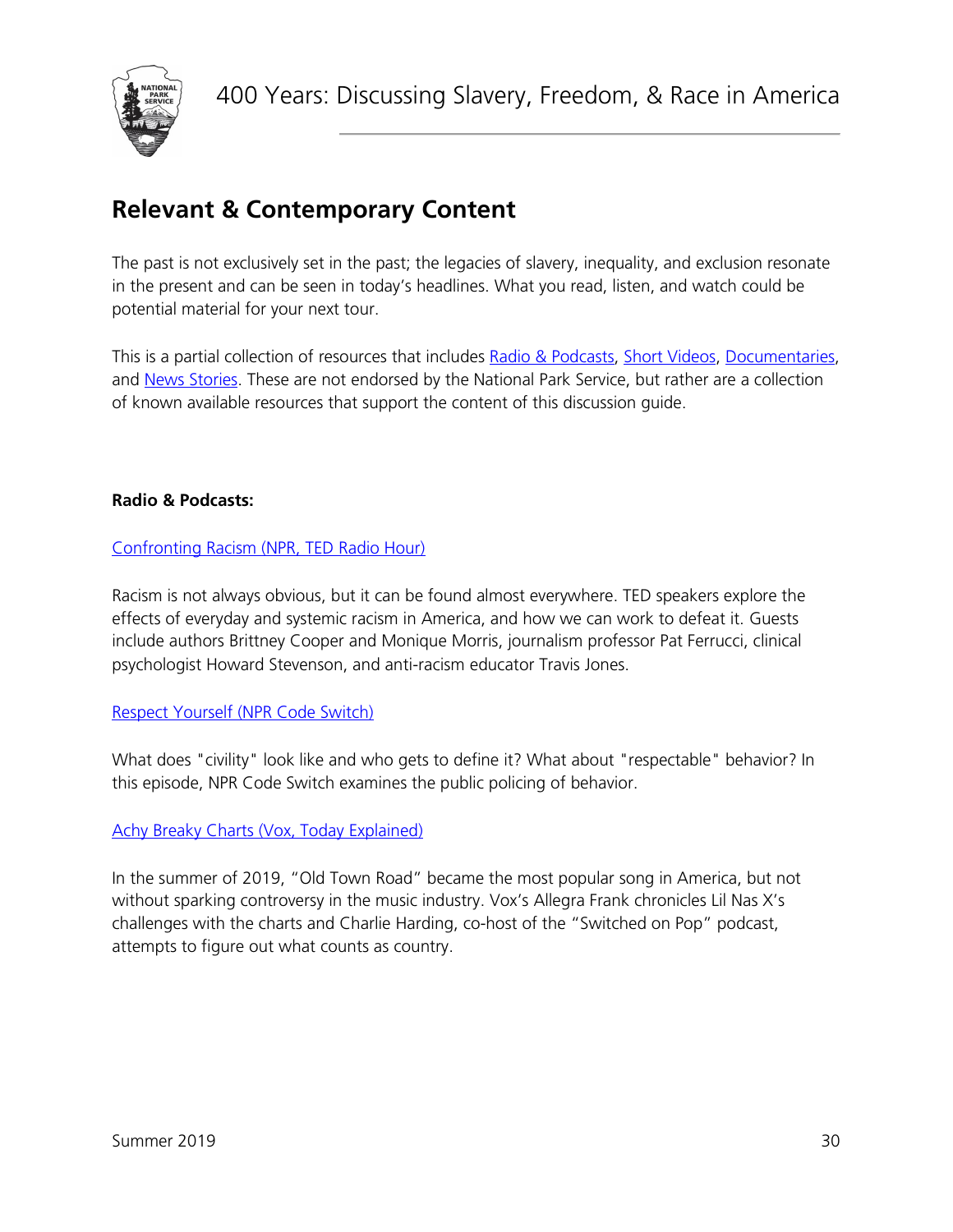

#### <span id="page-30-0"></span>**Short Videos:**

[Let's get to the root of racial injustice \(Megan Ming Francis, TEDxRainier\)](https://www.youtube.com/watch?v=-aCn72iXO9s)

In this inspiring and powerful talk, Megan Francis traces the root causes of our current racial climate to their core causes, debunking common misconceptions and calling out "fix-all" cures to a complex social problem

[The future of race in America \(Michelle Alexander, TEDxTalks\)](https://www.youtube.com/watch?v=SQ6H-Mz6hgw)

Michelle Alexander served as the Director of the *Racial Justice Project* for the ACLU of Northern California, where she helped lead a national campaign against racial profiling by law enforcement. In this TEDxTalk she discusses race and gender discrimination in the legal system.

[The Disturbing History of the Suburbs \(Adam Ruins Everything, College](https://www.youtube.com/watch?v=ETR9qrVS17g) Humor)

The show *Adam Ruins Everything* follows Adam Conover from College Humor as he takes on society's biggest misconceptions. In this episode, he discusses the history of "redlining" in America, the racist housing policy from the Jim Crow era that still impacts America today.

[The Dangers of Whitewashing Black History \(David Ikard,](https://www.youtube.com/watch?v=bb04xj7LS34) TEDxNashville)

Should white people care about the whitewashing of black history? Most people will likely answer yes to this question, if only because it sounds politically correct. What will hopefully become clear is that whites have as much to lose by whitewashing black history as their African American peers. This episode is presented by David Ikard, a Professor of African American and Diaspora Studies at Vanderbilt University.

#### <span id="page-30-1"></span>**Documentaries:**

[Africans in America: America's Journey through Slavery](https://www.pbs.org/wgbh/aia/tvandbeyond/tvbeyonddescr.html) (Charles Johnson, PBS Documentary Series)

In this 1998 documentary, Charles Johnson chronicles the development of racial slavery in the English colonies, how the colonist fought for independence, as well as how the new African American leadership of free blacks and fugitive slaves emerged seeking full participation in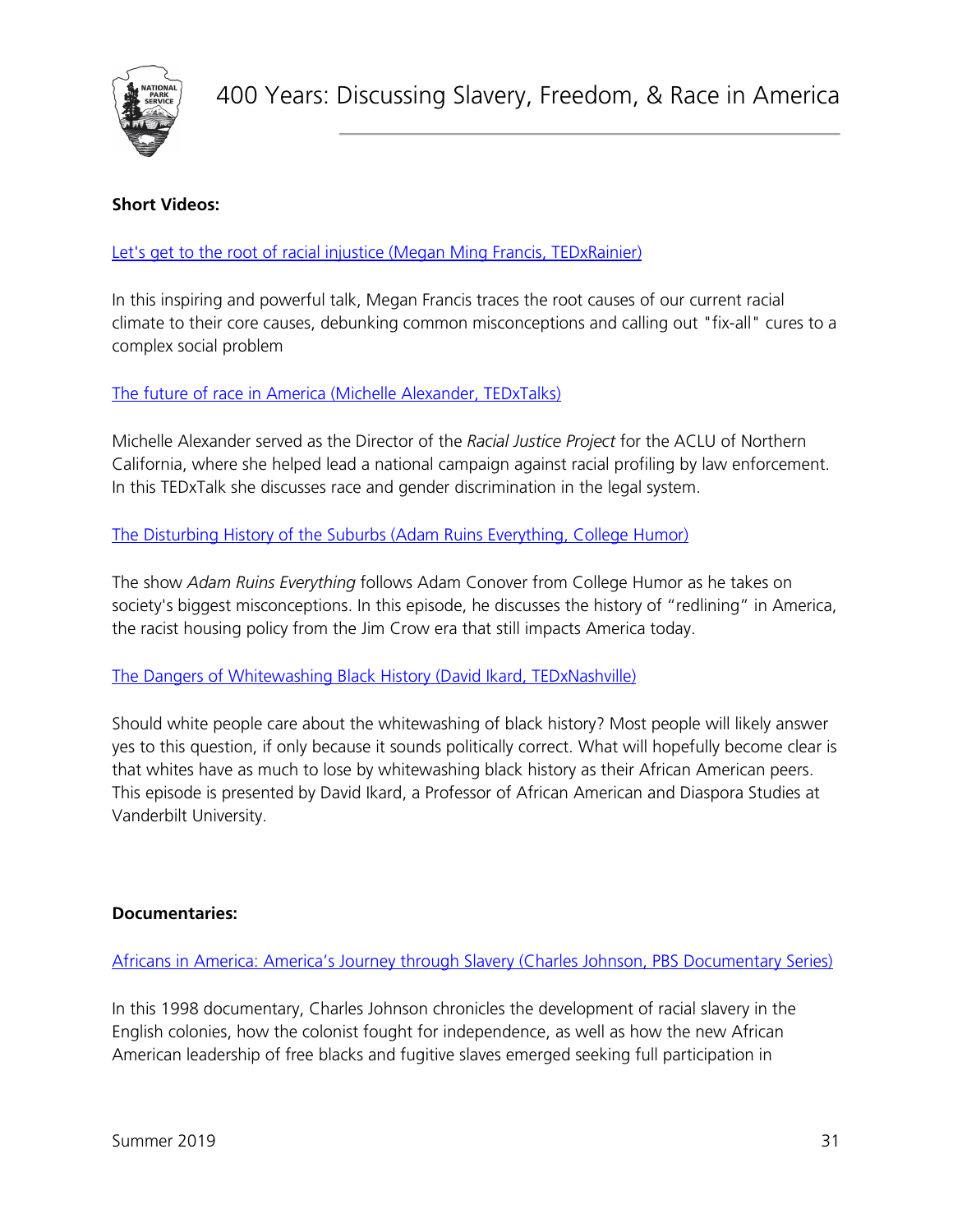

American democracy. As the country expanded westward, the abolitionist movement and the issue of slavery polarized the nation and moved it toward civil war.

#### [13th \(Ava DuVernay, Netflix Documentary\)](https://www.netflix.com/title/80091741)

In this thought-provoking 2016 documentary, scholars, activists and politicians analyze the criminalization of African Americans and the U.S. prison boom amidst the War on Drugs. This documentary was nominated for an Academy Award for Best Documentary, and won the Primetime Emmy Award for Outstanding Documentary or Nonfiction Special.

#### Eyes on the Prize (Henry Hampton, [PBS Documentary\)](http://www.pbs.org/wgbh/americanexperience/films/eyesontheprize/)

This landmark series, which first premiered in 1987, documents the history of the civil rights movement in America. Produced by Blackside, segments include the Montgomery bus boycott of 1954, school desegregation in 1957 Arkansas, the right-to-vote battle within Mississippi, the march from Selma to Montgomery, and the Voting Rights Act of 1965.

#### <span id="page-31-0"></span>**News Stories:**

[Building the First Slavery Museum in America \(New York Times\)](https://www.nytimes.com/2015/03/01/magazine/building-the-first-slave-museum-in-america.html)

This article follows the story of the Whitney Plantation Museum's journey and formation, as well as how their approach to history differs from similar plantation museums in Louisiana.

[Confederate Statues Were Built To Further A 'White Supremacist Future' \(NPR\)](https://www.npr.org/2017/08/20/544266880/confederate-statues-were-built-to-further-a-white-supremacist-future)

"Most of the people who were involved in erecting the monuments were not necessarily erecting a monument to the past, but were rather, erecting them toward a white supremacist future."

[Why Aren't Stories Like '12 Years a Slave' Told at Southern Plantation Museums?](https://www.collectorsweekly.com/articles/why-arent-stories-like-12-years-a-slave-told-at-southern-plantation-museums/) (Collectors [Weekly\)](https://www.collectorsweekly.com/articles/why-arent-stories-like-12-years-a-slave-told-at-southern-plantation-museums/)

Following the popularity of the film "12 Years a Slave," Lisa Hix ponders the absence of historic narratives centered on the enslaved.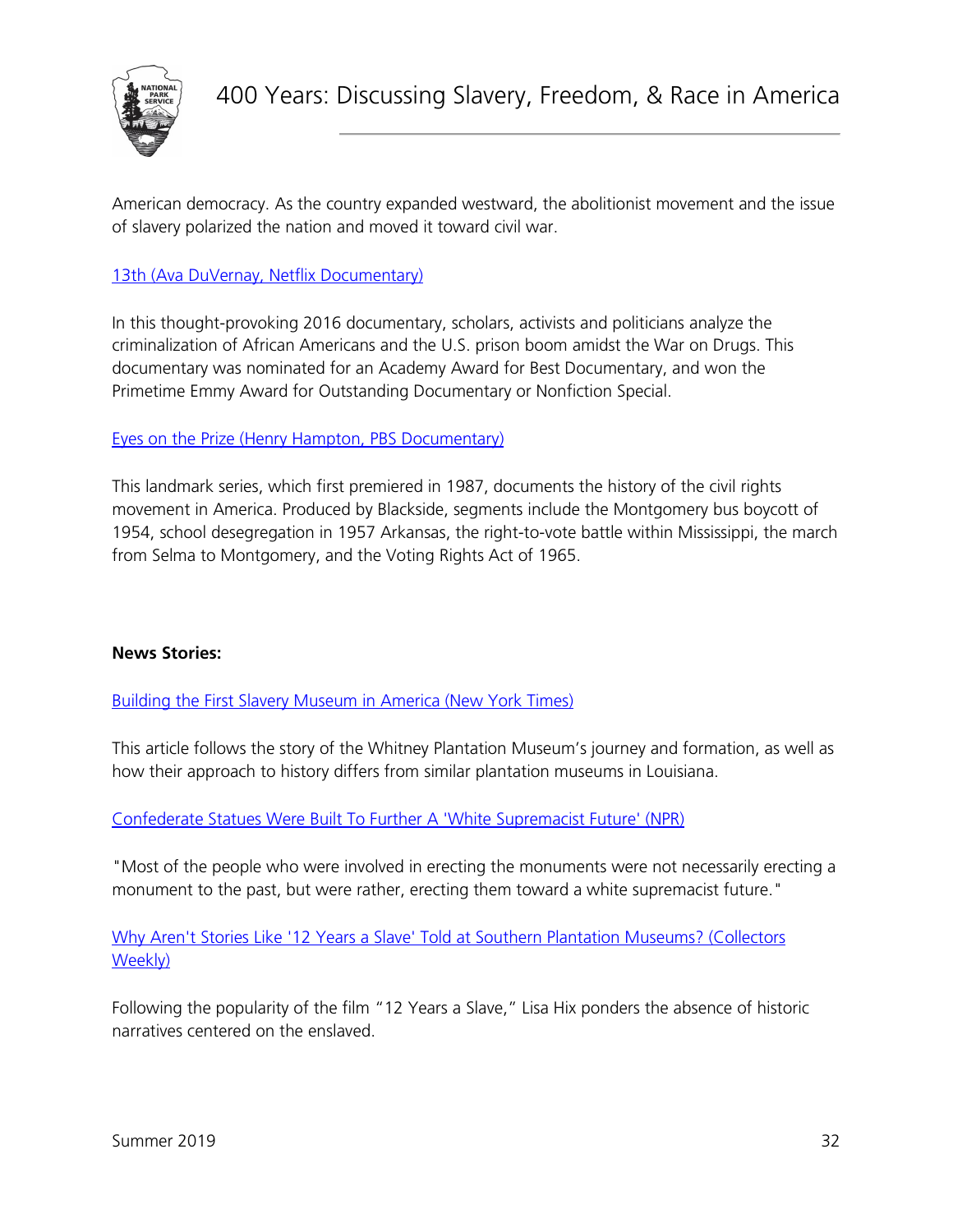

# <span id="page-32-0"></span>**Annotated Bibliography**

This is a partial collection of resources including topics on [Interpreting Slavery,](#page-32-1) the History of Slavery [and Abolition,](#page-33-0) [Primary Sources,](#page-35-0) [Systemic and Racialized Violence,](#page-37-0) as well as [Race and Identity.](#page-39-0) These are not endorsed by the National Park Service, but rather are a collection of known available resources that support the content of this discussion guide.

#### <span id="page-32-1"></span>**Interpreting Slavery:**

Araujo, Ana Lucia. (2014) Shadows of the Slave Past: Memory, Heritage, and Slavery. New York: Routledge.

This transnational and comparative study examines the processes that led to the memorialization of slavery and the Atlantic slave trade in the second half of the 20th century. Including global efforts in Europe, Africa, and the Americas, Araujo examines how different social actors of African descent, white elites, and national governments approached their slave histories, at times fighting to make it visible and at others concealing it in the public space.

**Eichstedt, Jennifer L. and Stephen Small**. (2002) Representations of Slavery: Race and Ideology in Southern Plantation Museums. Washington, DC: Smithsonian Institution.

This study explores how slavery is presented at public and private plantation museums in the American South. Touring over 100 plantation museums in Virginia, Georgia, and Louisiana, Eichstedt and Small's findings indicate that the experience and legacy of slavery is still inadequately represented within the national discourse surrounding race, racism, and identity.

**Gallas, Kristin L. and James DeWolf Perry (eds.)** (2015) Interpreting Slavery at Museums and Historic Sites. Interpreting History. Lanham, MA: Rowman & Littlefield Publishing Group, Inc.

Book 5 of the *Interpreting History* series, this edited volume contains different case studies of sites across the United States that interpret America's slave past. This includes interpretive approaches to the collective conversation centering on slavery acknowledgment, criticism of the past, and acting in the present to develop inclusive narratives.

**Horton, James Oliver & Lois E. Horton (eds.)** (2008) Slavery and Public History: The Tough Stuff of American Memory. The University of North Carolina Press.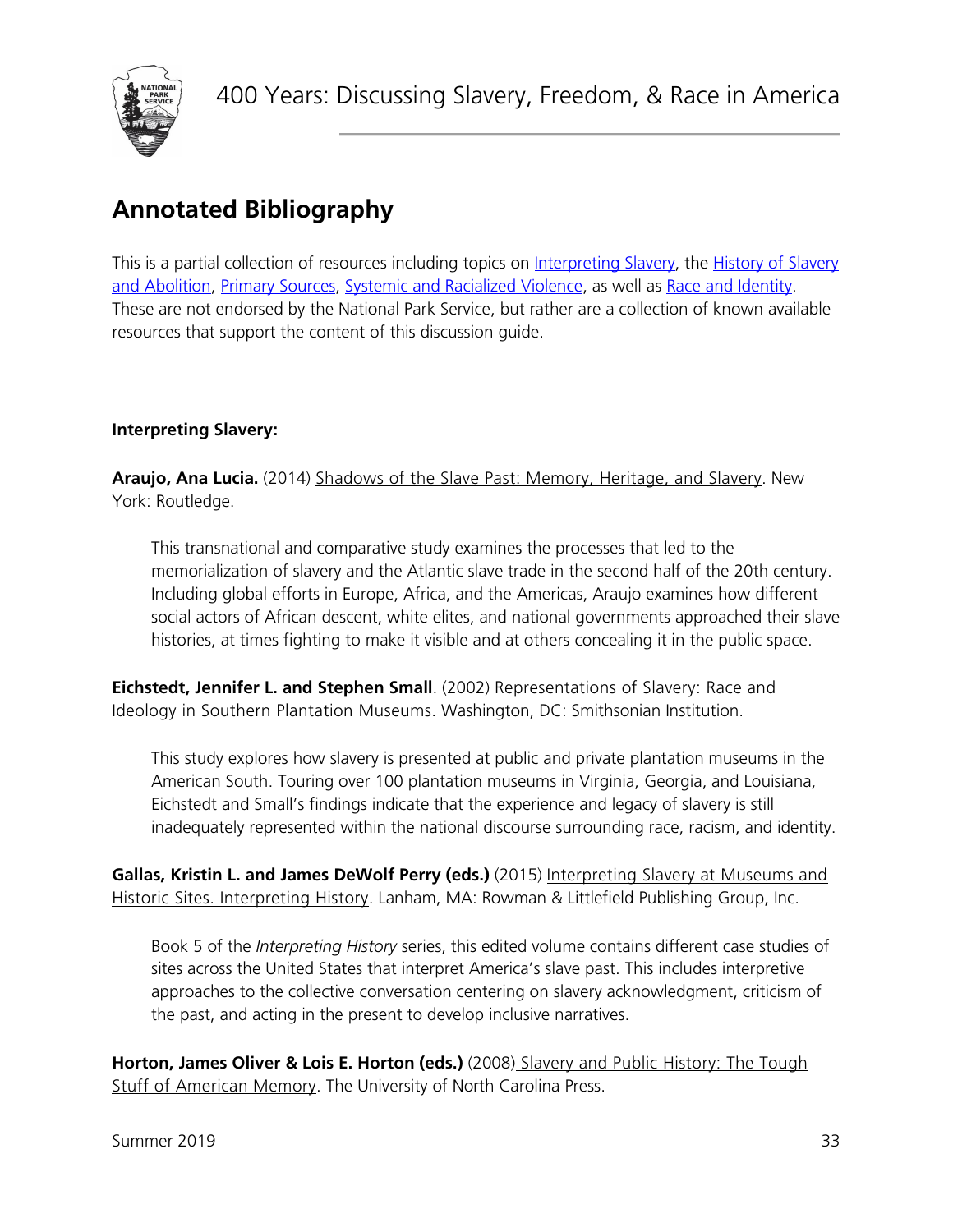

America's slave past remains a contentious issue in U.S. memory. Edited by noted historians James Oliver Horton and Lois E. Horton, this collection explores current controversies and offers bracing analysis of how people remember their past and how the lessons they draw influence American politics and culture today.

**Stuckey, Sterling**. (1987, 2013) Slave Culture: Nationalist Theory and the Foundations of Black America. Oxford University Press.

In this work, Stuckley examines the interactions of African peoples in southern plantations who achieved a common culture. From the slave trade to slavery in America, the Yorubas, Akans, Ibos, Angolans and others became a single people, fostering resistance before there was mention of natural rights. Stuckley presents on the fascinating profiles of David Walker, Henry Highland Garnet, and Frederick Douglass.

**Thornton, John**. (1992, 1998) Africa and Africans in the Making of the Atlantic World, 1400- 1800. Cambridge: Cambridge University Press.

Investigates Africa's involvement in the Atlantic world from the fifteenth through the eighteenth centuries, providing a new perspective on the causes and consequences of the slave trade in Africa, Europe, as well as the New World. Thornton provides a perspective illuminating Africa's economic and military strength that opened up opportunities for trade with Europe; the roles of Africans, and the reasoning for European colonization.

#### <span id="page-33-0"></span>**The History of Slavery and Abolitionism:**

**Aptheker, Herbert**. (1943) American Negro Slave Revolts. Columbia University Press.

This book is a study of the African American slave revolts in the United States, showcasing evidence for the prevalence of rebellion and arguing against the myth of enslaved docility. This includes an examination of the rebellions led by Nat Turner, as well as those led by Denmark Vesey and Gabriel.

**Cooper, William J**. (1970-2012, 2019) Approaching Civil War and Southern History. LSU Press.

This collection ranges widely across a broad spectrum of subjects in Civil War and southern history. While many essays deal with author Cooper's well-known interests, such as Jefferson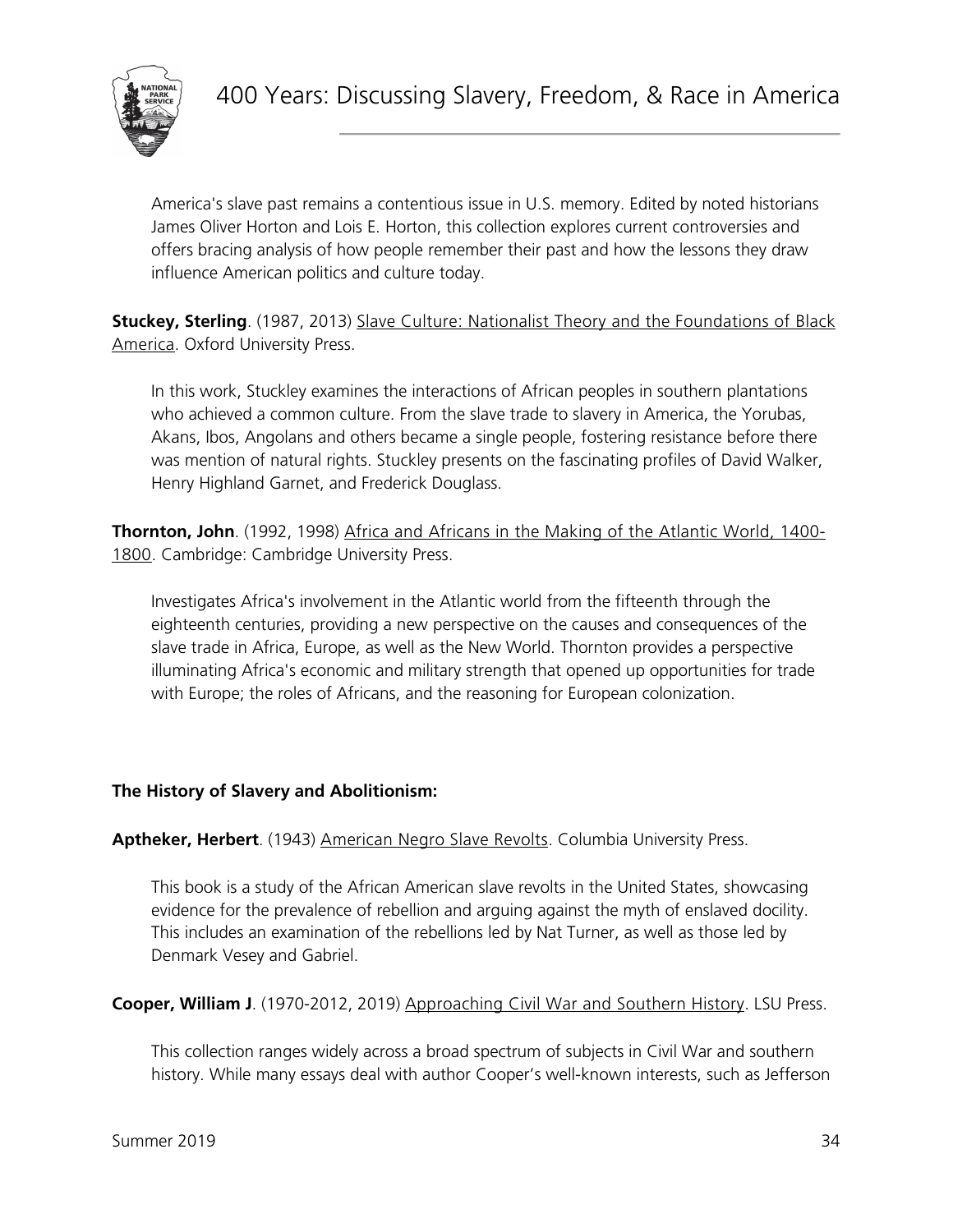

Davis or the secession crisis, others focus on lesser-known subjects such as Civil War artist Edwin Forbes and the writer Daniel R. Hundley.

**Davis, David Brion**. (2008) Inhuman Bondage: The Rise and Fall of Slavery in the New World. Oxford University Press.

This volume offers a compelling narrative that links together the profits of slavery, the pain of the enslaved, and the legacy of racism. It unveils a portrait of the dark side of the American dream. Yet it offers an inspiring example as well, the story of how abolitionists, barely a fringe group in the 1770s, successfully fought in the space of a hundred years to defeat one of human history's greatest evils.

**Fehrenbacher, Don E**. (2002) The Slaveholding Republic: An Account of the United States Government's Relations to Slavery. Ward M. McAfee (ed.) Oxford University Press.

In this volume, Fehrenbacher argues that the Constitution itself was more or less neutral on the issue of slavery and that, in the antebellum period, the idea that the Constitution protected slavery was hotly debated. He also argues that Lincoln's election was such a shock to the South that quickly evolved into a "Republican revolution" that ended the anomaly of the United States as a "slaveholding republic."

**Finkelman, Paul (ed.)** (2003) Defending Slavery: Proslavery Thought in the Old South: A Brief History with Documents. The Bedford Series in History and Culture. Boston: Bedford/St. Martin's.

From the time of the Revolution until the Civil War and beyond, Southern thinkers offered a variety of pro-slavery arguments. This body of thought, based on religion, politics and law, economics, history, philosophy, expediency, and science, offers invaluable insights into how slavery shaped American history and continues to affect American society. In this volume, Paul Finkelman presents a representative selection of pro-slavery thought.

Franklin, John Hope. (1947) From Slavery to Freedom: A History of African Americans, 1st ed. New York: A.A. Knopf.

Franklin's ground-breaking work is considered to be the seminal text on African American history. This comprehensive account examines the history of African Americans from their origins on the African continent to their arrival in the West, tracing migration patterns, demographic changes, and the community's ongoing struggle for justice and racial equality.

**Memmi, Albert**. (1965) The Colonizer and the Colonized. The Orion Press, Inc.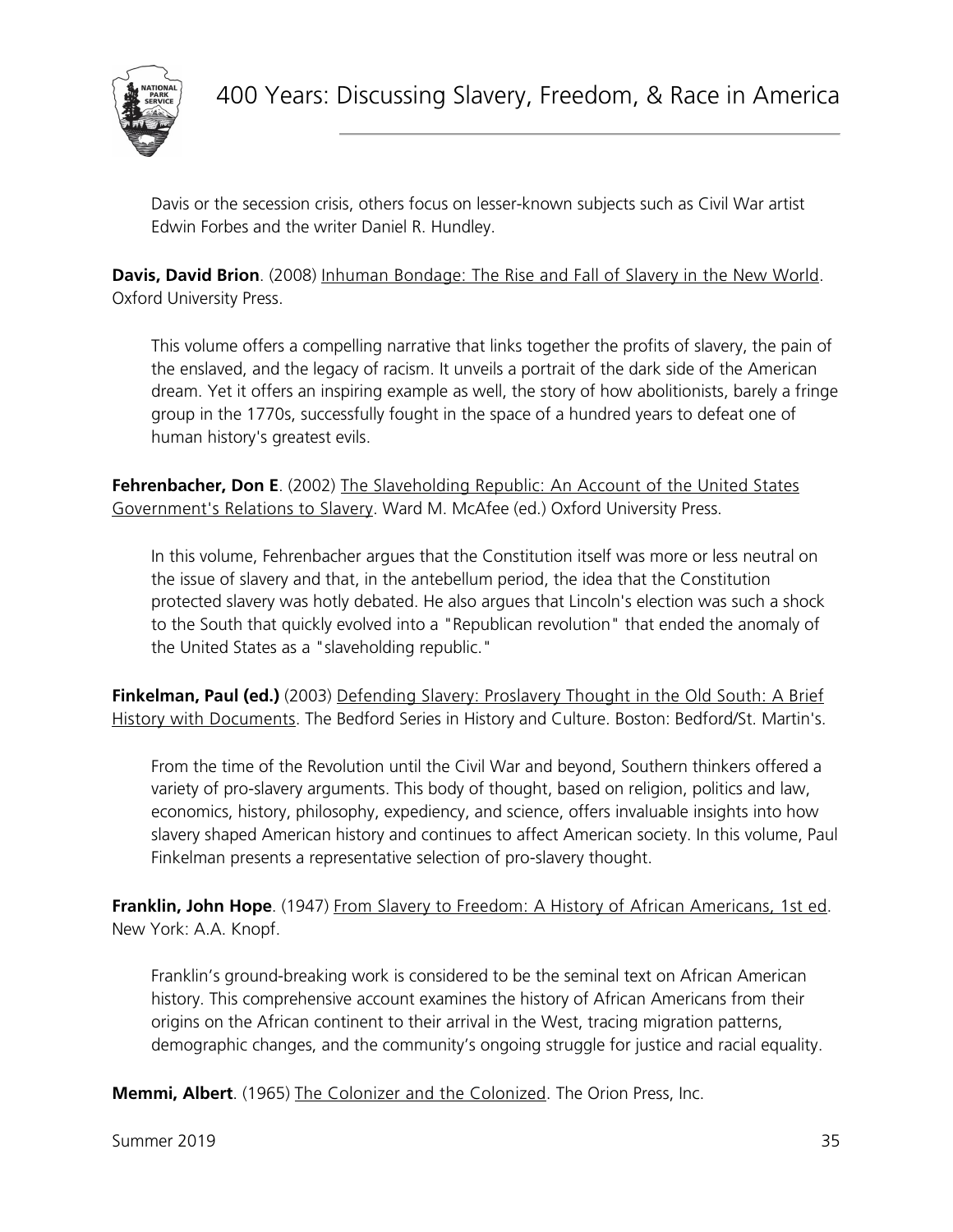

This timeless classic explores the psychological effects of colonialism on colonized and colonizers alike. It is an important document of our times, an invaluable warning for all future generations.

**Pitcaithley, Dwight.** (2018) The U.S. Constitution and Secession: A Documentary Anthology of Slavery and White Supremacy. University Press of Kansas.

Five months after the election of Abraham Lincoln, the Confederates fired on Fort Sumter and the fight for the Union began in earnest. This documentary reader offers a firsthand look at the constitutional debates that consumed the country in those fraught five months. Day by day, week by week, these documents chart the political path, and the insurmountable differences, that led directly, but not inevitably, to the American Civil War.

**Sinha, Manisha**. (2016) The Slave's Cause: A History of Abolition. Yale University Press.

Manisha examines how the Haitian Revolution and the centrality of slave resistance shaped the ideology and tactics of abolition. She places African Americans at the forefront of the narrative, recovering the role of African Americans in the march to abolishing slavery. These visionaries ultimately redefine America democracy and human rights across the globe.

#### <span id="page-35-0"></span>**Primary Sources:**

**Douglass, Frederick**. (1841-1964) Frederick Douglass Papers. [Library of Congress.](https://www.loc.gov/collections/frederick-douglass-papers/about-this-collection/)

The Frederick Douglass Papers at the Library of Congress presents the papers of the nineteenth-century African American abolitionist who escaped from slavery and then risked his freedom by becoming an outspoken antislavery lecturer, writer, and publisher. This online collection, containing approximately 7,400 items (including 38,000 images), spans the years 1841 to 1964, with the bulk of the material dating from 1862 to 1865.

**Douglas, Frederick**. (1845, 2004) Narrative of the Life of Frederick Douglass. Ingram.

A 19th century memoir on abolition written by the famous orator and former slave Frederick Douglass. With factual detail and moving prose, Douglas recounts the events of his life in a work that was considered one of the most influential pieces of literature to fuel the abolitionist movement of the early 19th century in the United States.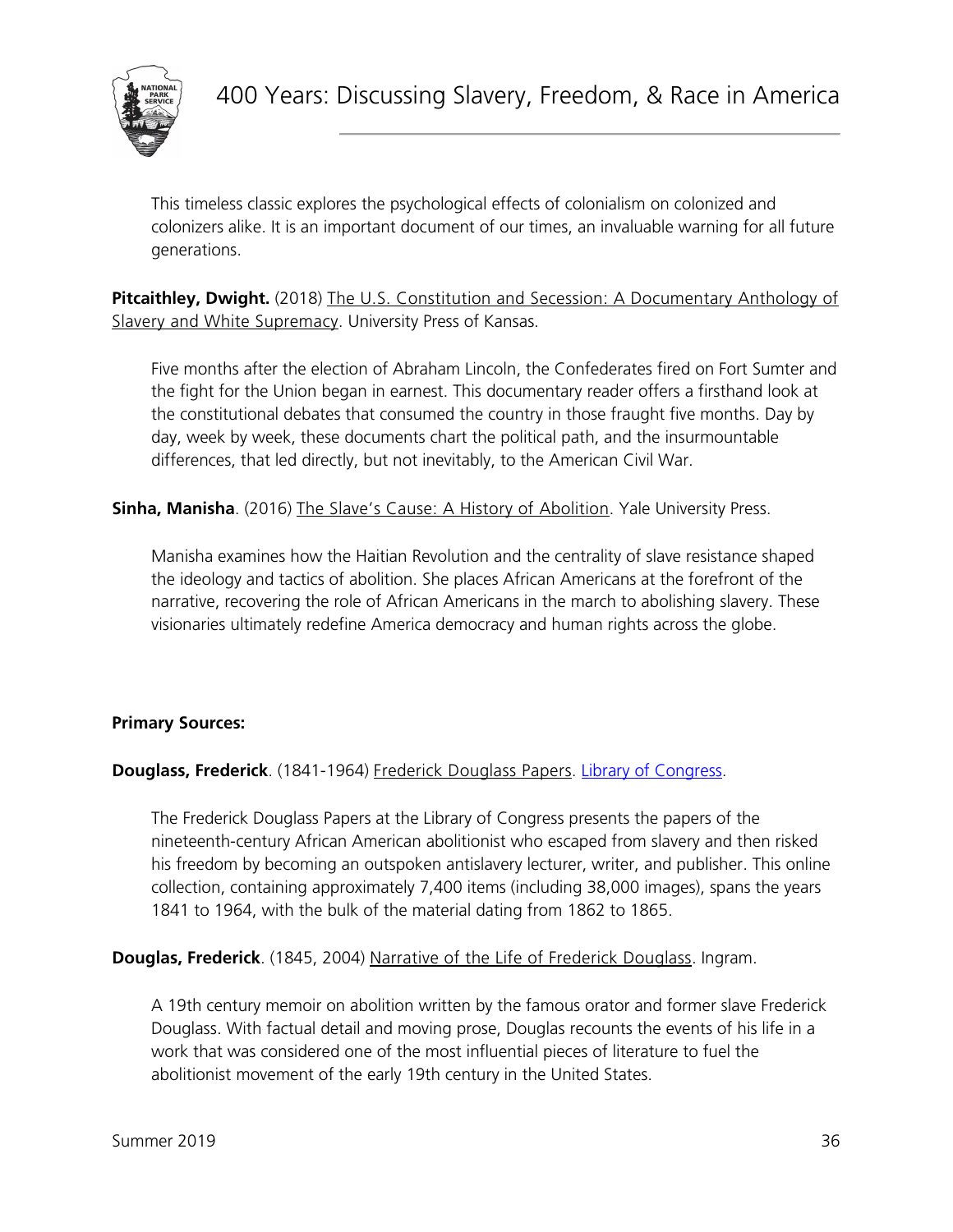

**Douglas, Frederick**[.](https://www.pbs.org/wgbh/aia/part4/4h2927t.html) (1852) The Meaning of July Fourth for the Negro (Speech). **PBS Thirteen**.

In this moving speech, Frederick Douglas laid bare the national shame of slavery, disavowing the innate hypocrisy of celebrating the freedom of independence while denouncing the country's tyranny.

**Franklin, John Hope & Loren Schweninger**. (2006) In Search of the Promised Land: A Slave Family in the Old South. Oxford University Press.

The matriarch of a remarkable African American family, Sally Thomas went from being a slave on a tobacco plantation to a "virtually free" person who ran her own business and purchased one of her sons out of bondage. Based on personal letters and an autobiography by one of Thomas' sons, this work follows the family as they walk the boundary between slavery and freedom, traveling across the country in search of a "promised land."

**J.W. Randolph & Co**. (1861) Plantation and Farm Instruction, Regulation, Record, Inventory and Account Book. [University of Virginia Library.](https://search.lib.virginia.edu/catalog/uva-lib:1032274#?c=0&m=0&s=0&cv=9&xywh=-817%2C-410%2C6618%2C8173)

This primary source, a Plantation and Farm Instruction, Regulation, Record, Inventory and Account Book, provides an example of the record keeping practices on slave plantations.

**Jacobs, Harriet**. (1861, 2001) Incidents in the Life of a Slave Girl. Dover Publications.

Written and published in 1861 after Jacobs' harrowing escape from a vile and predatory master, this memoir delivers a powerful and unflinching portrayal of the abuses and hypocrisy of the master-slave relationship. Jacobs writes frankly of the horrors she suffered as a slave, her eventual escape after several unsuccessful attempts, and her seven years in self-imposed exile, hiding in a coffin-like "garret" attached to her grandmother's porch.

**Northrup, Solomon**. (1853, 2013) Twelve Years a Slave. Eakin Films & Publishing.

This is a memoir of a man born free in New York, kidnapped in Washington, D.C., sold into slavery, and kept in bondage for 12 years in Louisiana. Northrup recounts the slave markets of D.C. and New Orleans, as well as his experiences with chattel slavery on major cotton and sugar plantations in the Deep South.

**Walker, David.** (1826) David Walker's Appeal.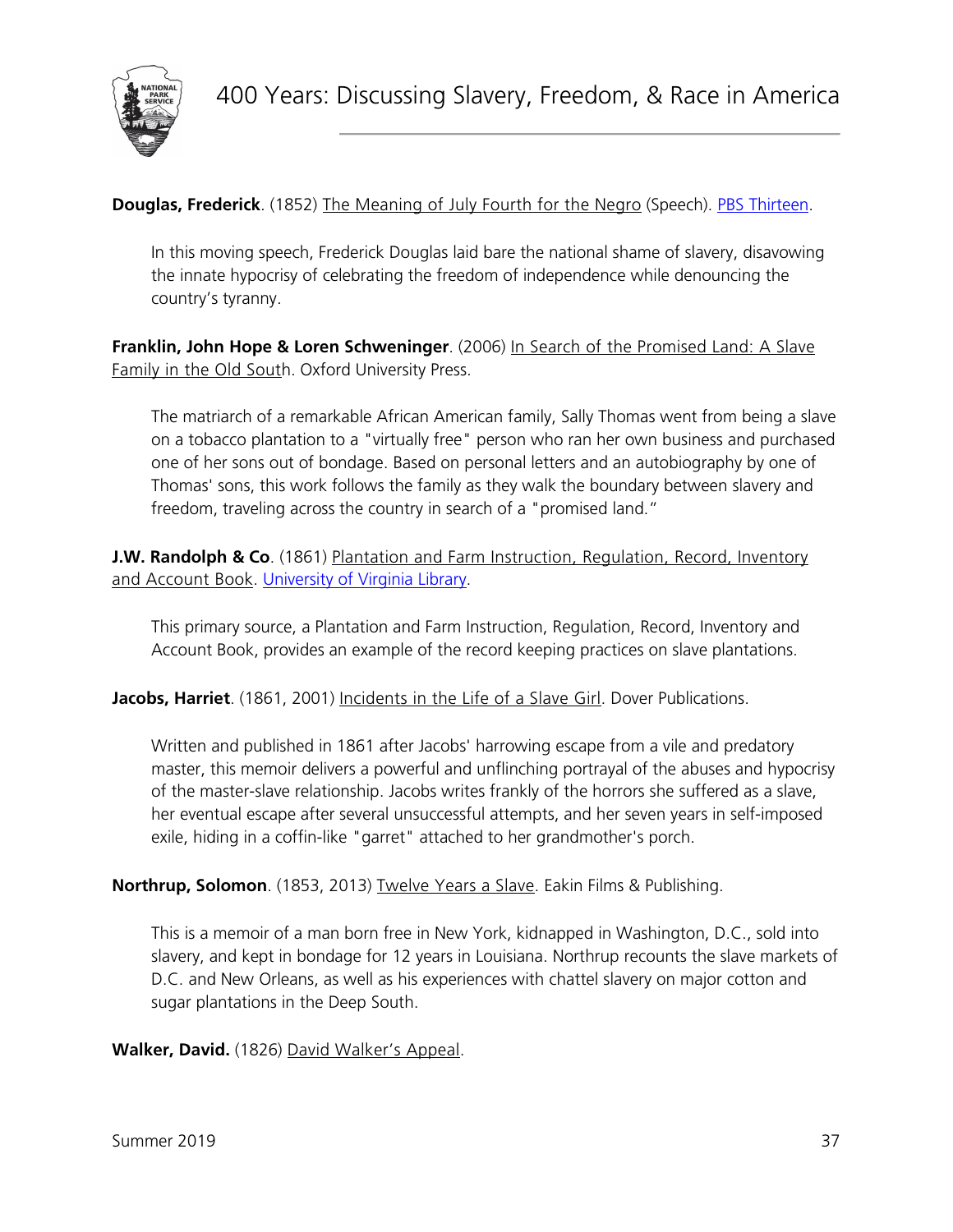

David Walker's work, in four articles along with a preamble, was written to arm African Americans in the U.S. with information to empower them to not allow themselves to be subjected to the morbid conditions of slavery. This work is known as one of the most radical anti-slavery documents because of the emotions and actions it stirred.

#### Washington, Booker T. (1901, 2000) Up From Slavery. Signet Classics.

This 1901 autobiography detailed Booker T. Washington's personal experiences with working to rise from the position of a slave child during the Civil War, the difficulties and obstacles he overcame to get an education at the new Hampton University, as well as his work establishing vocational schools, most notably the Tuskegee Institute in Alabama, to help black people and other disadvantaged minorities learn useful, marketable skills.

**Wheatley, Phillis**. (1773) Poems on Various Subjects, Religious and Moral. A. Bell.

This colonial era collection of poetry is one of the earliest firsthand accounts of slavery written by an African America. Wheatley's work was harshly criticized by many of her time, including Thomas Jefferson, and even after emancipation she died in poverty and obscurity. Much of Wheatley's poetry centers on (tragic) events of her lived experience, from which she draws a greater celestial understanding to better comprehend both her own and others' suffering.

#### <span id="page-37-0"></span>**Systemic and Racialized Violence:**

#### **Alexander, Michelle**. (2012) The New Jim Crow: Mass Incarceration in the Age of Colorblindness. The New Press.

In this incisive critique, former litigator-turned-legal-scholar Michelle Alexander provocatively argues that we have not ended the Jim Crow era racial caste in America: we have simply redesigned it as mass incarceration. Alexander shows that by targeting black men and decimating communities of color the U.S. criminal justice system functions as a contemporary system of racial control, even as it formally adheres to the principle of color blindness.

**Coates, Ta-Nehisi**. (2015) Between the World and Me. Spiegel & Grau.

Inspired by Baldwin's *The Fire Next Time*, Ta-Nehisi Coates writes to his young son what it means to be black in the United States. Written poignantly as a father, Coates urgently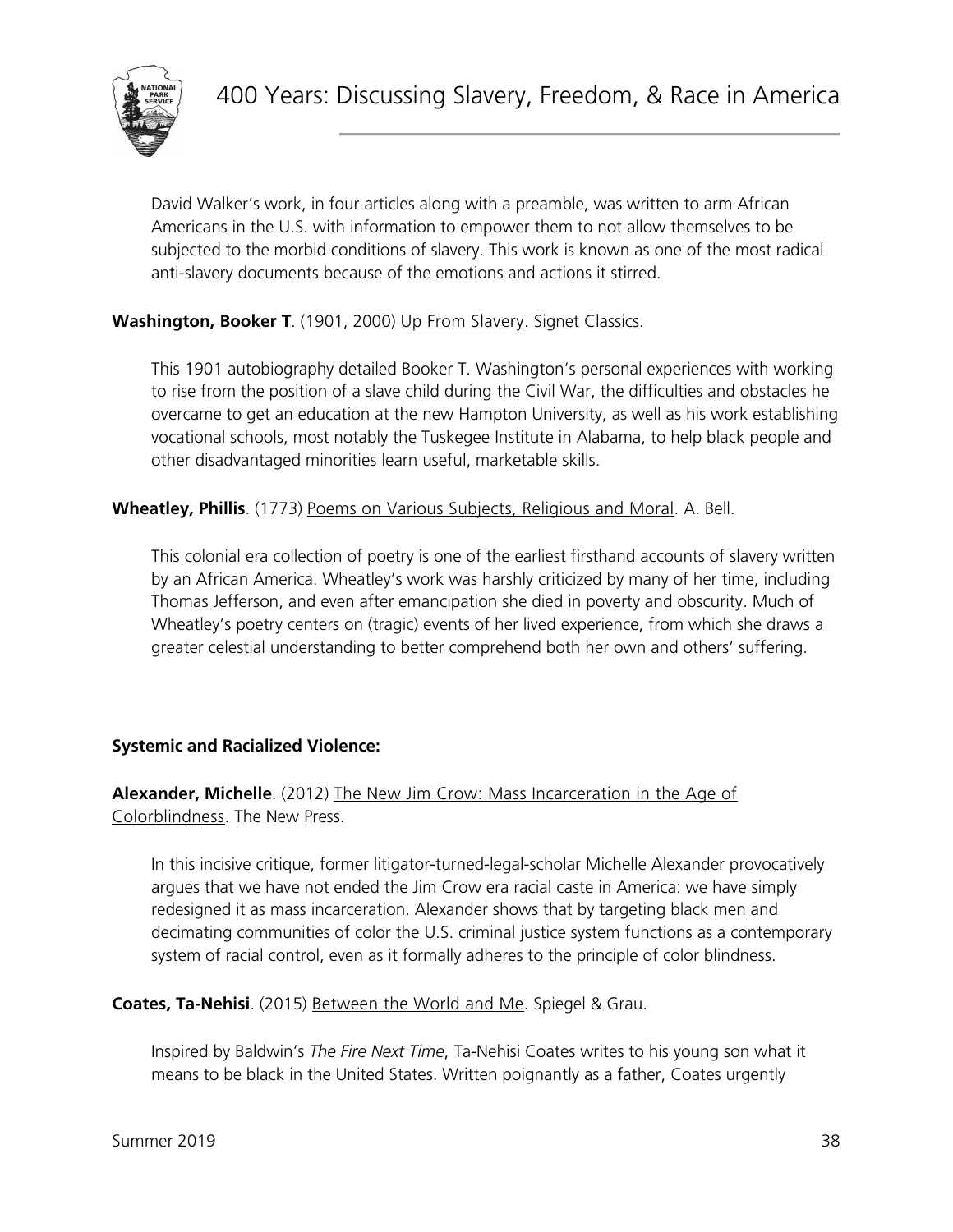

explores the idea of "race," a falsehood that damages all Americans but falls most heavily on the bodies of black women and men, bodies exploited through slavery and segregation, and today, threatened, locked up, and disproportionately murdered.

**DeGury, Joy**. (2017) Post Traumatic Slave Syndrome: America's Legacy of Enduring Injury and Healing. Joy Degruy Publications Inc.

In this volume, DeGury explores African American attitudes, assumptions, and behaviors through the lens of history to yield a greater understanding of how centuries of slavery and oppression have impacted people of African descent in America. *Post Traumatic Slave Syndrome* offers a glimpse into the evolution of society's beliefs, feelings, attitudes, and behavior concerning race in America.

#### **King Jr., Dr. Martin Luther.** (1964, 2000) Why We Can't Wait. Signet.

Reflecting on the U.S. civil rights achievements during 1963, the centennial year of the Emancipation Proclamation, Dr. Martin Luther King Jr. writes with elegance and urgency on the necessity of taking direct, nonviolent action to pragmatically change both American laws and minds.

#### **Morris, Monique**. (2016) Pushout: The Criminalization of Black Girls in Schools. The New Press.

Dr. Morris introduces the school-to-prison-pipeline and the effects it has on African American female students. She argues through a collection of longitudinal studies and statistics that zero-tolerance policies subjects African American girl students to major trouble for minor infractions, often times feeding them right into the criminal justice system.

Rothstein, Richard. (2017) The Color of Law: A Forgotten History of How Our Government Segregated America. Liveright.

In this book, Rothstein argues with exacting precision and insight how segregation in America, the incessant kind that continues to infect our major cities and has contributed to so much recent social strife, is the byproduct of explicit government policies at the local, state, and federal levels.

**Stevenson, Bryan**. (2015) Just Mercy: A Story of Justice and Redemption. Spiegel & Grau.

Bryan Stevenson is an influential lawyer and Founder of the *Equal Justice Initiative*. In this book, he shares his perspective on the role of mercy in our criminal justice system. From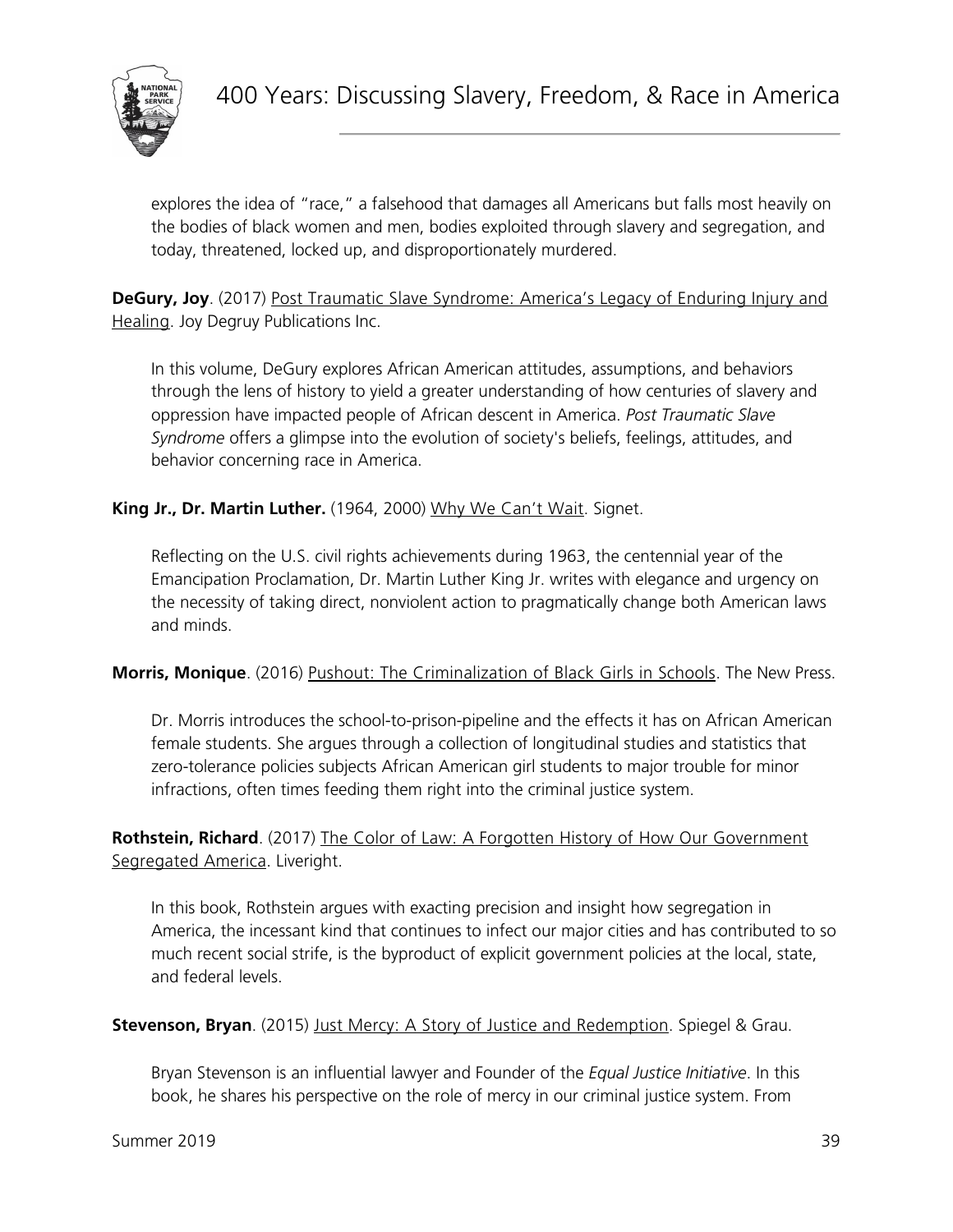

establishing his legal practice dedicated to servicing the poor, wrongly condemned, and those who cannot escape the system's punitive weight, he works to reform, enhance, and repeal laws that racially target people of color in the United States.

#### **Woodward, C. Vann**. (2008) The Burden of Southern History. LSU Press.

The Burden of Southern History remains one of the essential history texts of our time. In it Woodward addresses the interrelated themes of southern identity, southern distinctiveness, and the strains of irony that characterize much of the South's historical experience. First published in 1960, the book quickly became a touchstone for generations of students.

#### <span id="page-39-0"></span>**Race and Identity:**

**Anderson, Carol**. (2016) White Rage: The Truth about America's Racial Divide. Bloomsbury USA. 1st Edition.

Since 1865 and the passage of the 13th Amendment, Anderson argues that every time African Americans have made advances towards full participation in our democracy, white reaction has fueled a deliberate and relentless rollback of their gains. This book aims to pull back the veil that has long covered actions made in the name of protecting democracy, fiscal responsibility, or protection against fraud, rendering visible the long lineage of white rage.

**Baldwin, James**. (1963) The Fire Next Time. New York: Vintage Books.

A powerful evocation of James Baldwin's early life in Harlem, as well as a disturbing examination of the consequences of racial injustice, this national bestseller is an intensely personal and provocative assessment of America that passionately galvanized the emerging civil rights movement.

**Coates, Ta-Nehisi**. (2017) We Were Eight Years in Power: An American Tragedy. New York: One World.

Drawing on iconic essays Coates first published in *The Atlantic* spanning the 8 years of Obama's presidency, this curated collection includes Coates' commentary on the (un)changing race relations of the period leading up to the election of America's "first white president."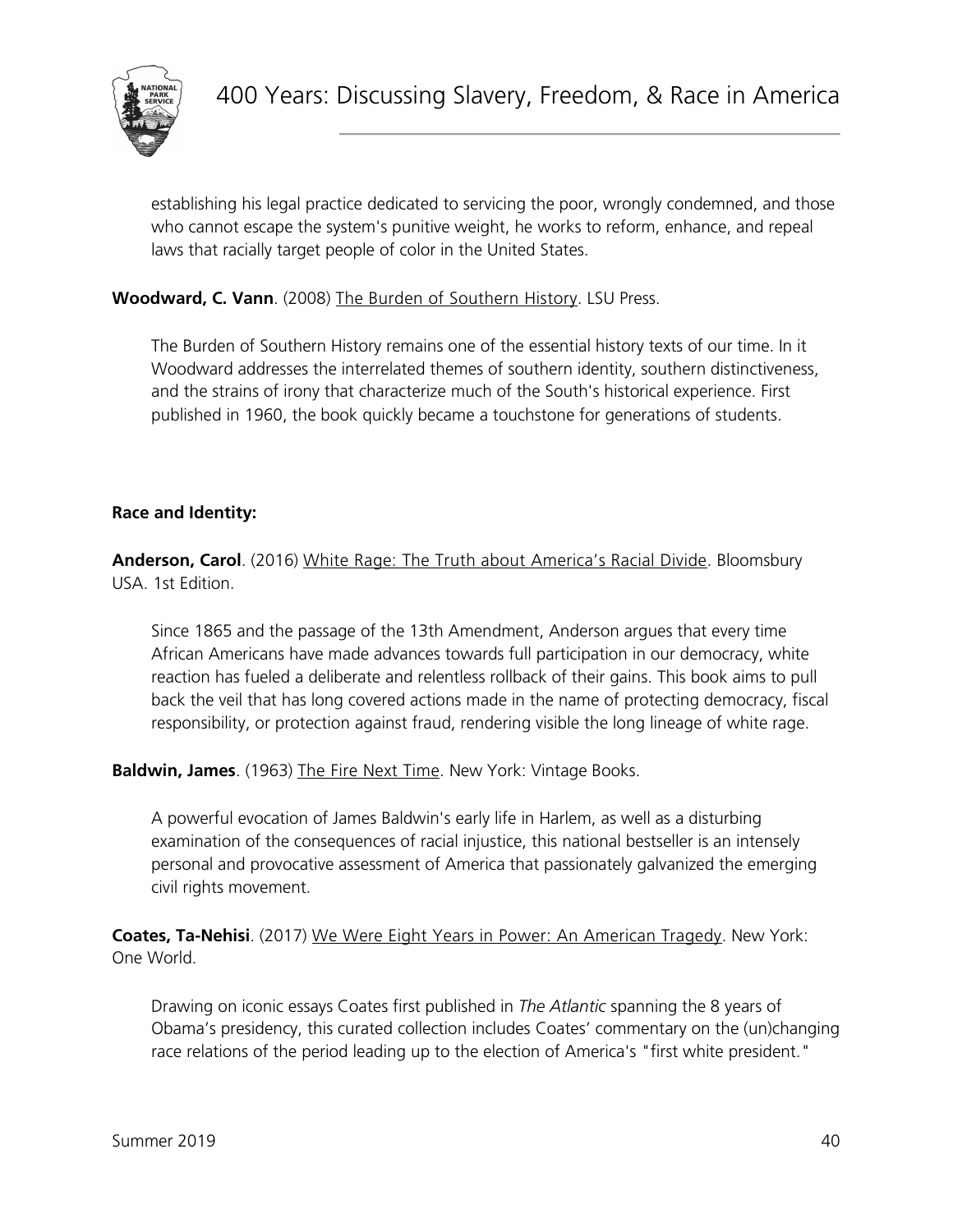

#### **DuBois, W.E.B.** (1903, 1994) The Souls of Black Folks. Dover Publications.

This book contains several essays on race, including some previously published in the *Atlantic Monthly*. To develop this work, DuBois drew from his own experiences as an African American in American society. Outside of its notable relevance in African American history, *The Souls of Black Folk* also holds an important place in social science as one of the early works in the field of sociology.

**Dyson, Michael Eric.** (2017) Tears We Cannot Stop: A Sermon to White America. St. Martin's Press.

In this book, Dyson argues that if we are to make real racial progress we must face difficult truths, including being honest about how black grievance has been ignored, dismissed, and even discounted. Dyson writes in the spirit of a sermon, appealing to white Americans to recognize the various ways in which both institutional and individual racism impact ALL of us.

**Kendall, Frances E.** (2013) *Understanding White Privilege: Creating Pathways to Authentic* Relationships across Race. New York and London: Routledge. Second Edition.

Privilege exists on the opposite side of the same coin as prejudice, and as such is absolutely necessary for understanding racial injustice. In this volume, Frances Kendall explores different levels of privilege, how to approach this emotionally charged topic in discussion, and encourages readers to reflect on how race impacts their lives and others.

**Kendi, Ibram X.** (2017) Stamped from the Beginning: The Definitive History of Racist Ideas in America. Bold Type Books. Reprint Edition.

In this book, Kendi argues that if we have any hope of grappling with this stark reality of racism, we must first understand how racist ideas develop, are disseminated and enshrined in American society.

Larsen, Kate Clifford. (2004) Bound for the Promised Land: Harriet Tubman: Portrait of an American Hero. One World.

Stripping away myths and misconceptions, Larson presents stunning new details about Tubman's accomplishments, personal life, and influence, including her relationship with Frederick Douglass, her involvement with John Brown's raid on Harpers Ferry, and revelations about a young woman who may have been Tubman's daughter.